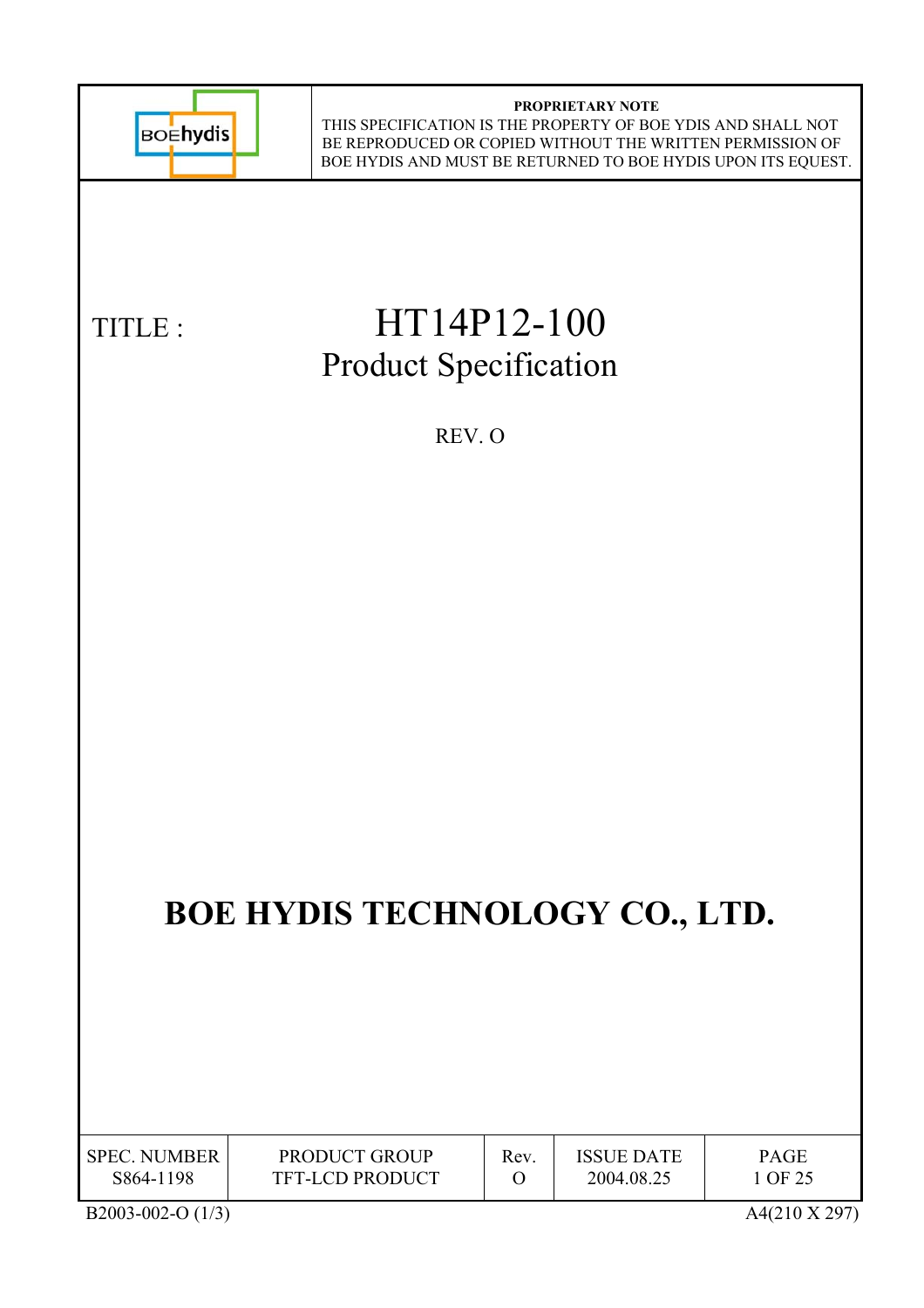| <b>BOEhydis</b> |                                  |  | PRODUCT GROUP                                           | <b>REV</b>    | <b>ISSUE DATE</b> |
|-----------------|----------------------------------|--|---------------------------------------------------------|---------------|-------------------|
|                 |                                  |  | TFT-LCD PRODUCT                                         | $\mathcal{O}$ | 2004.08.25        |
|                 |                                  |  |                                                         |               |                   |
|                 |                                  |  | <b>REVISION HISTORY</b>                                 |               |                   |
| REV.            | ECN NO.                          |  | DESCRIPTION OF CHANGES                                  | <b>DATE</b>   | PREPARED          |
| $\mathbf{O}$    |                                  |  | <b>Initial Release</b>                                  | 04.08.25      | K.H.KIM           |
|                 |                                  |  |                                                         |               |                   |
|                 |                                  |  |                                                         |               |                   |
|                 |                                  |  |                                                         |               |                   |
|                 |                                  |  |                                                         |               |                   |
|                 |                                  |  |                                                         |               |                   |
|                 |                                  |  |                                                         |               |                   |
|                 |                                  |  |                                                         |               |                   |
|                 |                                  |  |                                                         |               |                   |
|                 |                                  |  |                                                         |               |                   |
|                 |                                  |  |                                                         |               |                   |
|                 |                                  |  |                                                         |               |                   |
|                 |                                  |  |                                                         |               |                   |
|                 |                                  |  |                                                         |               |                   |
|                 |                                  |  |                                                         |               |                   |
|                 |                                  |  |                                                         |               |                   |
|                 |                                  |  |                                                         |               |                   |
|                 |                                  |  |                                                         |               |                   |
|                 |                                  |  |                                                         |               |                   |
|                 | <b>SPEC. NUMBER</b><br>S864-1198 |  | <b>SPEC. TITLE</b><br>HT14P12-100 Product Specification |               | PAGE<br>2 OF 25   |
|                 | B2003-002-B (2/3)                |  |                                                         |               | A4(210 X 297)     |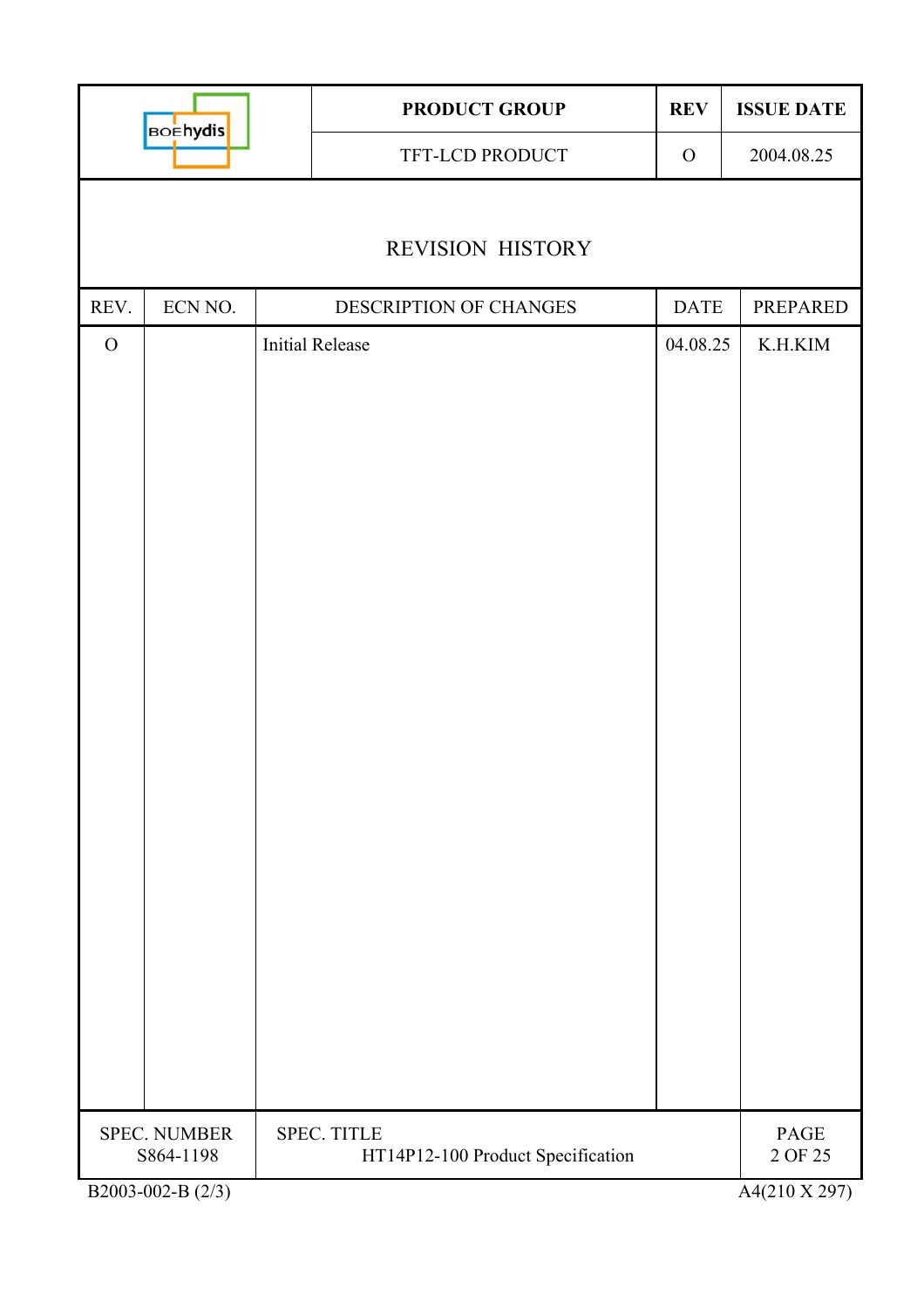|                     |  | <b>PRODUCT GROUP</b>                                       | Rev.     | <b>ISSUE DATE</b>        |
|---------------------|--|------------------------------------------------------------|----------|--------------------------|
| <b>BOEhydis</b>     |  | TFT-LCD PRODUCT                                            | $\Omega$ | 2004.08.25               |
|                     |  |                                                            |          |                          |
|                     |  | <b>Contents</b>                                            |          |                          |
|                     |  |                                                            |          | Page                     |
| 1.0                 |  |                                                            |          | $\overline{\mathcal{A}}$ |
| 2.0                 |  |                                                            |          | 5                        |
| 3.0                 |  |                                                            |          | 6                        |
| 4.0                 |  |                                                            |          | 7                        |
| 5.0                 |  |                                                            |          | 9                        |
| 6.0                 |  |                                                            |          | 12                       |
| 7.0                 |  |                                                            |          | 14                       |
| 8.0                 |  | Input Signals, Basic Display Colors & Gray Scale of Colors |          | 16                       |
| 9.0                 |  |                                                            |          | 17                       |
| 10.0                |  | 18                                                         |          |                          |
| 11.0                |  |                                                            |          | 19                       |
| 12.0                |  |                                                            |          | 20                       |
| 13.0                |  |                                                            |          | 20                       |
| 14.0                |  |                                                            |          | 21                       |
| 15.0                |  |                                                            |          | 22                       |
|                     |  |                                                            |          |                          |
|                     |  |                                                            |          |                          |
|                     |  |                                                            |          |                          |
|                     |  |                                                            |          |                          |
|                     |  |                                                            |          |                          |
|                     |  |                                                            |          |                          |
|                     |  |                                                            |          |                          |
|                     |  |                                                            |          |                          |
|                     |  |                                                            |          |                          |
|                     |  |                                                            |          |                          |
| <b>SPEC. NUMBER</b> |  | <b>SPEC. TITLE</b>                                         |          | <b>PAGE</b>              |
| S864-1198           |  | HT14P12-100 Product Specification                          |          | 3 OF 25                  |
| B2003-002-B (3/3)   |  |                                                            |          | A4(210 X 297)            |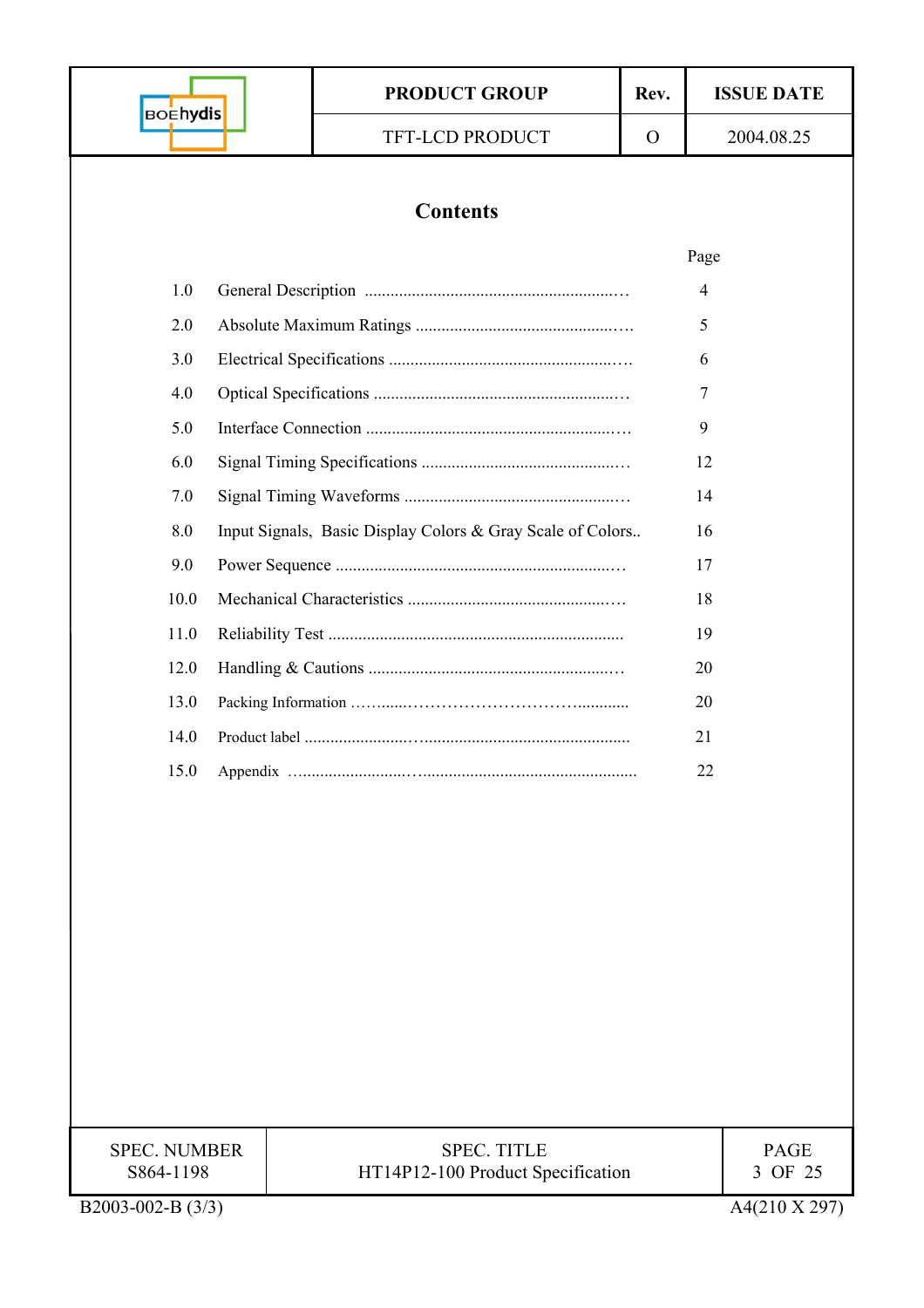| <b>BOEhydis</b> | <b>PRODUCT GROUP</b>   | Rev. | <b>ISSUE DATE</b> |
|-----------------|------------------------|------|-------------------|
|                 | <b>TFT-LCD PRODUCT</b> |      | 2004.08.25        |

#### **1.0 GENERAL DESCRIPTION**

#### 1.1 Introduction

HT14P12 is a color active matrix TFT LCD module using amorphous silicon TFT's (Thin Film Transistors) as an active switching devices. This module has a 14.1inch diagonally measured active area with SXGA+ resolutions (1400 horizontal by 1050 vertical pixel array). Each pixel is divided into RED, GREEN, BLUE dots which are arranged in vertical Stripe and this module can display 262,144 colors. The TFT-LCD panel used for this module is a low reflection and higher color type. Therefore, this module is suitable for Notebook PC. The DC/AC inverter for back-light driving is not built in this model.

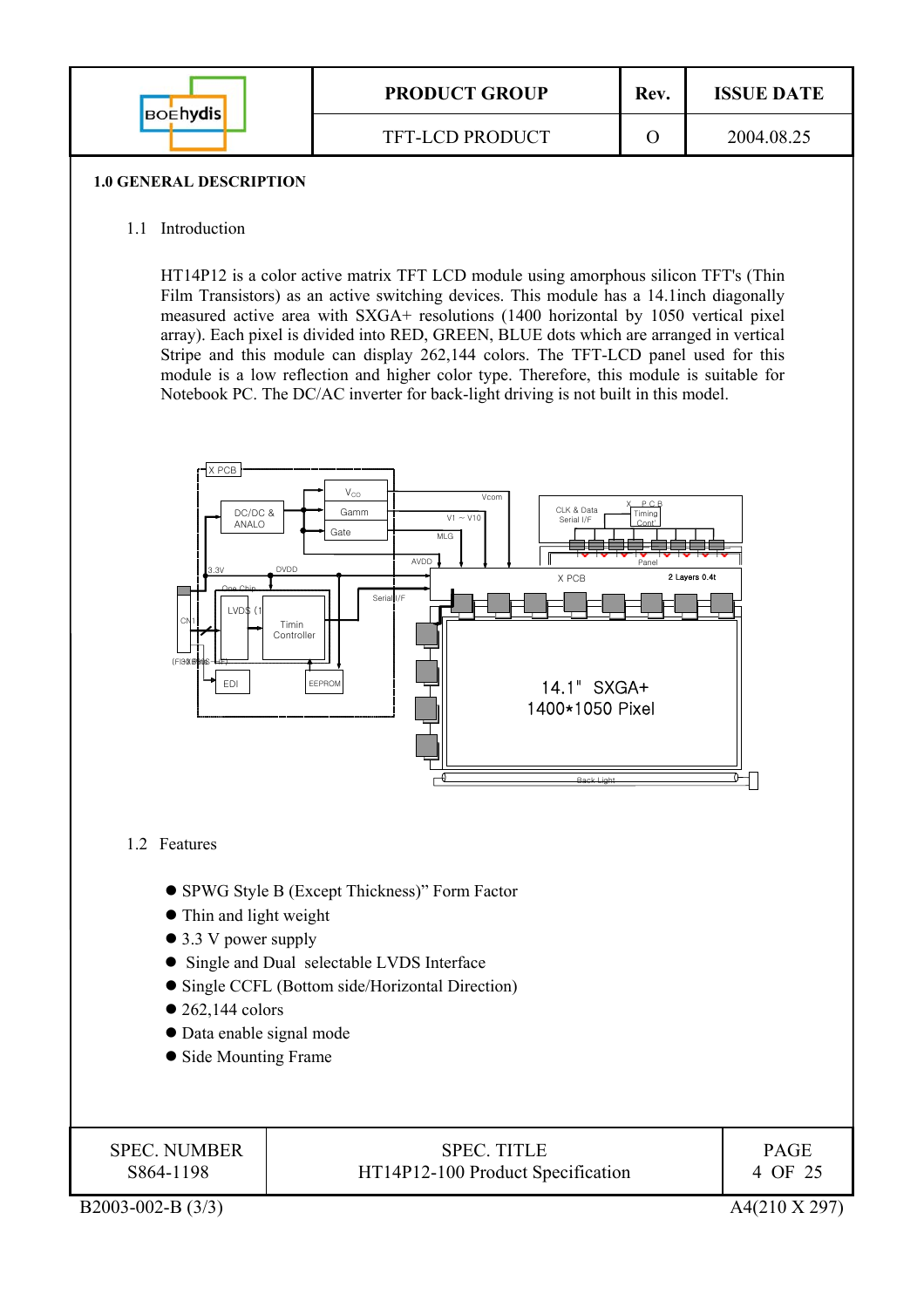| <b>BOEhydis</b> | <b>PRODUCT GROUP</b> | Rev. | <b>ISSUE DATE</b> |
|-----------------|----------------------|------|-------------------|
|                 | TFT-LCD PRODUCT      |      | 2004.08.25        |

## 1.3 General Specifications

The followings are general specifications at the model HT14P12. (listed in Table 1.)

| <b>Parameter</b>    | <b>Specifications</b>                 | Unit   | <b>Remarks</b> |
|---------------------|---------------------------------------|--------|----------------|
| Active area         | $285.6(H) * 214.2(V)$                 | mm     |                |
| Number of pixels    | $1400(H) * 1050(V)$                   | Pixels |                |
| Pixel pitch         | $0.204(H) * 0.204(V)$                 | mm     |                |
| Pixel arrangement   | <b>RGB</b> Vertical stripe            |        |                |
| Display colors      | 262,144                               | Colors |                |
| Display mode        | Normally White                        |        |                |
| Dimensional outline | $299(W)$ *228(V)* 5.5(D)max./5.2(typ) | mm     |                |
| Weight              | 405 typ.                              | g      |                |
| Back-light          | CCFL, Horizontal-lamp type            |        | Note 1         |

<Table 1. General Specifications>

Note 1. CCFL (Cold Cathode Fluorescent Lamp)

#### **2.0 ABSOLUTE MAXIMUM RATINGS**

The followings are maximum values which, if exceed, may cause faulty operation or damage to the unit. The operational and non-operational maximum voltage and current values are listed in Table 2.

| Parameter                    | Symbol       | Min.      | Max.         | Unit                | Remarks            |
|------------------------------|--------------|-----------|--------------|---------------------|--------------------|
| Logic Power Supply           | $\rm V_{DD}$ | $VSS-0.3$ | 4.0          |                     | $Ta = 25 \pm 2$ °C |
| Logic Input Voltage          | $\rm V_{IN}$ | $VSS-0.3$ | $V_{DD}+0.3$ |                     |                    |
| Back-light Lamp Current      | <b>IBL</b>   | 2.0       | 7.0          | mA                  |                    |
| <b>Back-light Frequency</b>  | FBL          | 40        | 80           | KHz                 |                    |
| <b>Operating Temperature</b> | $T_{OP}$     | $\theta$  | $+50$        | $\hat{\mathcal{C}}$ | Note 1             |
| <b>Storage Temperature</b>   | $T_{SP}$     | $-20$     | $+60$        | $\mathcal{C}$       |                    |

|  | $\le$ Table 2. Absolute Maximum Ratings $>$ |  |  |  |
|--|---------------------------------------------|--|--|--|
|--|---------------------------------------------|--|--|--|

Note 1. Temperature and relative humidity range are shown in the figure below.

\* 95  $[%]$  RH Max. (40 °C  $\geq$ Ta)

\* Maximum wet-bulb temperature at 39  $\degree$  or less.(Ta > 40 $\degree$ C) No condensation

SPEC. NUMBER S864-1198

SPEC. TITLE HT14P12-100 Product Specification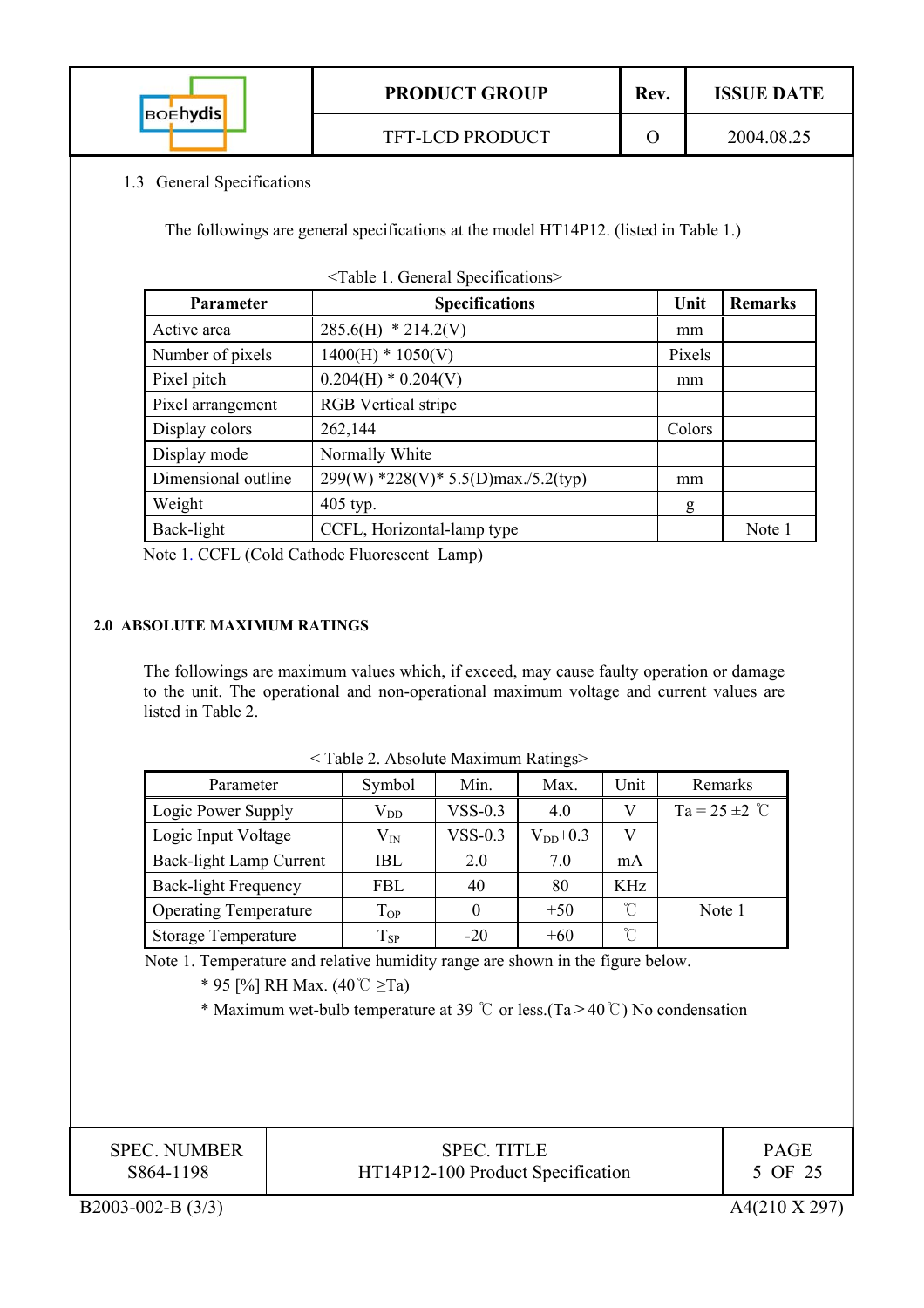

## **3.0 ELECTRICAL SPECIFICATIONS**

3.1 Electrical Specifications

 **<** Table 3. Electrical specifications >

|                              |                    |                              |                |        |                   | $Ta = 25 \pm 2$ °C    |
|------------------------------|--------------------|------------------------------|----------------|--------|-------------------|-----------------------|
| Parameter                    |                    | Min.                         | Typ.           | Max.   | Unit              | Remarks               |
| Power Supply Voltage         | $V_{DD}$           | 3.0                          | 3.3            | 3.6    | V                 | Note 1.               |
| Power Supply Current         | $I_{DD}$           |                              | 425            |        | mA                |                       |
| Differential Input Voltage   | $V_{IH}$           | -                            | $\blacksquare$ | $+100$ | mV                | Note 2.               |
|                              | $V_{IL}$           | $-100$                       | -              |        | mV                |                       |
| Lamp Current                 | $I_{BL}$           | 2.0                          | 6.0            | 7.0    | mA <sub>rms</sub> | At $I_{BL} = 6.0$ mA, |
| Lamp Voltage                 | $V_{BL}$           | $\qquad \qquad \blacksquare$ | 625            |        | $V_{\rm rms}$     | Note 3.               |
| Lamp operating frequency     | $F_L$              | 40                           | 60             | 80     | KHz               | Note 4.               |
| <b>Lamp Starting Voltage</b> | $Ta = 25^{\circ}C$ |                              |                | 1050   | $V_{rms}$         | Note $51$             |
|                              | $Ta = 0^{\circ}C$  |                              |                | 1470   | $V_{\rm rms}$     |                       |
| Lamp Life Time               |                    | 10,000                       | 15,000         |        | <b>Hrs</b>        | Note 6.               |
| Power Consumption            | $P_D$              |                              | 1.4            | 1.7    | W                 |                       |
|                              | $P_{BL}$           | $\overline{\phantom{a}}$     | 3.8            |        | W                 | Note 7.               |
|                              | $P_{total}$        |                              | 5.2            |        | W                 |                       |

 Notes: 1. The supply voltage is measured and specified at the interface connector of LCM. The current draw and power consumption specified is for  $3.3V$  at  $25^{\circ}$ . a) Typ. : Window98 @ 50Hz

- 2. LVDS common mode voltage, VCM = 1.2 [V].
- 3. Reference value, which is measured with Samsung Electric SIC130 Inverter. ( $V_{BLMIN}$  is value at I<sub>BLMIN</sub> and  $V_{BLMAX}$  is at I<sub>BLMAX</sub>)
- 4. The lamp frequency should be selected as different as possible from the horizontal synchronous frequency and its harmonics to avoid interference which may cause line flow on the display
- 5. The inverter open voltage should be supply more than the maximum value of lamp starting voltage.
- 6. Life Time (Hr) of a lamp can be defined as the time in witch it continues to operate under the condition Ta = 25  $\pm$ 2 [°C] and Il = 6.0[mArms] until one of the following event occurs.
	- \* When the brightness becomes 50[%] or lower than it's original.
	- \* When the effective ignition length becomes 80[%] or lower than it's original value.
- 7. Refer to  $V_{BL} \times I_{BL}$  to Calculate. (at  $I_{BL} = 6.0$  [mA])

SPEC. NUMBER S864-1198

SPEC. TITLE HT14P12-100 Product Specification

PAGE 6 OF 25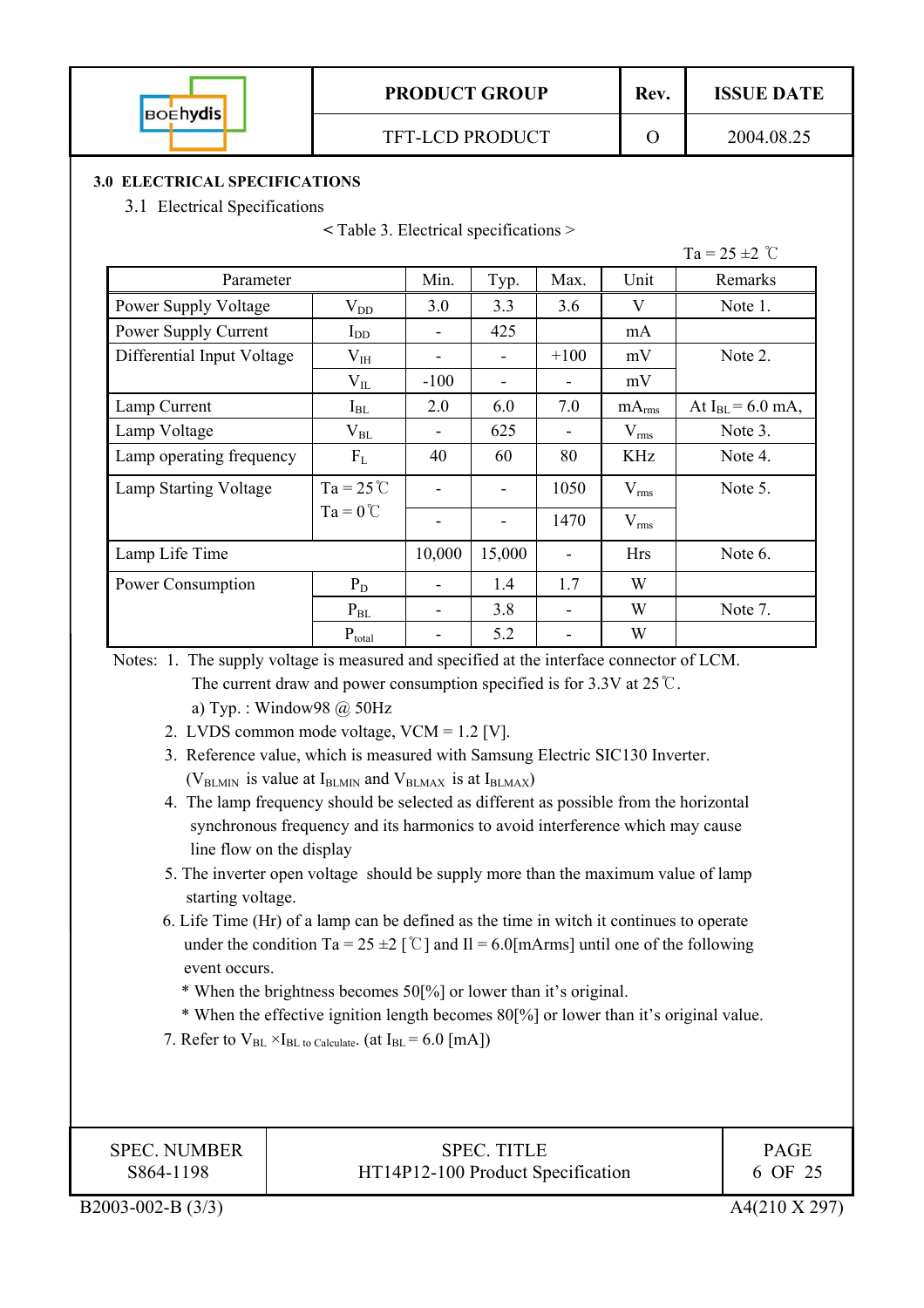|                 | <b>PRODUCT GROUP</b>   | Rev. | <b>ISSUE DATE</b> |
|-----------------|------------------------|------|-------------------|
| <b>BOENydis</b> | <b>TFT-LCD PRODUCT</b> |      | 2004.08.25        |

#### **4.0 OPTICAL SPECIFICATIONS**

#### 4.1 Overview

The test of Optical specifications shall be measured in a dark room (ambient luminance  $\leq 1$ ) lux and temperature =  $25 \pm 2\degree$  with the equipment of Luminance meter system (Goniometer system and TOPCONE BM-5) and test unit shall be located at an approximate distance 50cm from the LCD surface at a viewing angle of  $\theta$  and  $\Phi$ equal to  $0^\circ$ . We refer to  $\theta_{\alpha=0}$  (= $\theta_3$ ) as the 3 o'clock direction (the "right"),  $\theta_{\alpha=90}$  (=  $\theta_{12}$ ) as the 12 o'clock direction ("upward"),  $\theta_{\theta=180}$  (=  $\theta_9$ ) as the 9 o'clock direction ("left") and  $\theta_{\theta=270}$  (=  $\theta_6$ ) as the 6 o'clock direction ("bottom"). While scanning  $\theta$  and / or  $\varnothing$ , the center of the measuring spot on the Display surface shall stay fixed. The measurement shall be executed 30 minutes after lighting at rating with the back-light CCFL being run at a 4.5mArms current after 30 minutes warmup period. VDD shall be  $3.3+/$ - 0.15V at  $25^{\circ}$ C. Optimum viewing angle direction is 6 o'clock.

## 4.2 Optical Specifications

<Table 4. Optical Specifications>

|                          | Parameter    | Symbol                          | Conditions                    | Min.                     | Typ.           | Max.                     | Unit              | Remark |
|--------------------------|--------------|---------------------------------|-------------------------------|--------------------------|----------------|--------------------------|-------------------|--------|
|                          | Horizontal   | $\Theta$ <sub>3</sub>           |                               | 40                       | 45             | $\overline{\phantom{0}}$ | Deg.              | Note 1 |
| Viewing<br>Angle range   |              | $\Theta$ <sub>9</sub>           | CR > 10                       | 40                       | 45             |                          | Deg.              |        |
|                          | Vertical     | $\Theta_{12}$                   |                               | 10                       | 15             | $\blacksquare$           | Deg.              |        |
|                          |              | $\Theta_6$                      |                               | 25                       | 35             |                          | Deg.              |        |
| Luminance Contrast ratio |              | CR                              | $\Theta = 0^{\circ}$          | 150                      | 200            | $\frac{1}{2}$            | $\overline{a}$    | Note 2 |
| of<br>Luminance          | 1 Point      | $Y_{w}$                         |                               |                          | 150            |                          | cd/m <sup>2</sup> | Note 3 |
| white                    | 5 Point      |                                 | $\Theta = 0^{\circ}$ IBL      | 112                      | 140            |                          |                   |        |
| White                    | 5 Point      | $\Delta$ Y5                     | $= 6mA$                       | 0.85                     |                |                          |                   |        |
| Luminance<br>uniformity  | 13 Point     | $\Delta$ Y13                    |                               | 0.65                     |                |                          |                   | Note 4 |
| White Chromaticity       |              | $X_{W}$<br>$\Theta = 0^{\circ}$ |                               | 0.285                    | 0.313          | 0.341                    |                   | Note 5 |
|                          |              | $y_w$                           |                               | 0.309                    | 0.329          | 0.349                    |                   |        |
|                          | Red          | $X_R$                           |                               | 0.554                    | 0.584          | 0.614                    |                   |        |
|                          |              | <b>y</b> <sub>R</sub>           | $X_G$<br>$\Theta = 0^{\circ}$ | 0.308                    | 0.338          | 0.368                    |                   |        |
| Reproduction             | Green        |                                 |                               | 0.262                    | 0.292          | 0.322                    |                   |        |
| of color                 |              | $y_G$                           |                               | 0.532                    | 0.562          | 0.592                    |                   |        |
|                          | Blue         | $X_B$                           |                               | 0.116                    | 0.146          | 0.176                    |                   |        |
|                          |              | Ув                              |                               | 0.095                    | 0.125          | 0.155                    |                   |        |
| Response                 | $Rise(T_r)$  | $T_r + T_d$                     |                               |                          | 25/25          |                          | ms                | Note 6 |
| Time                     | $Decay(T_d)$ |                                 |                               |                          |                |                          |                   |        |
| Cross Talk               |              | <b>CT</b>                       |                               | $\overline{\phantom{a}}$ | $\overline{a}$ | 2.0                      | $\frac{0}{0}$     | Note 7 |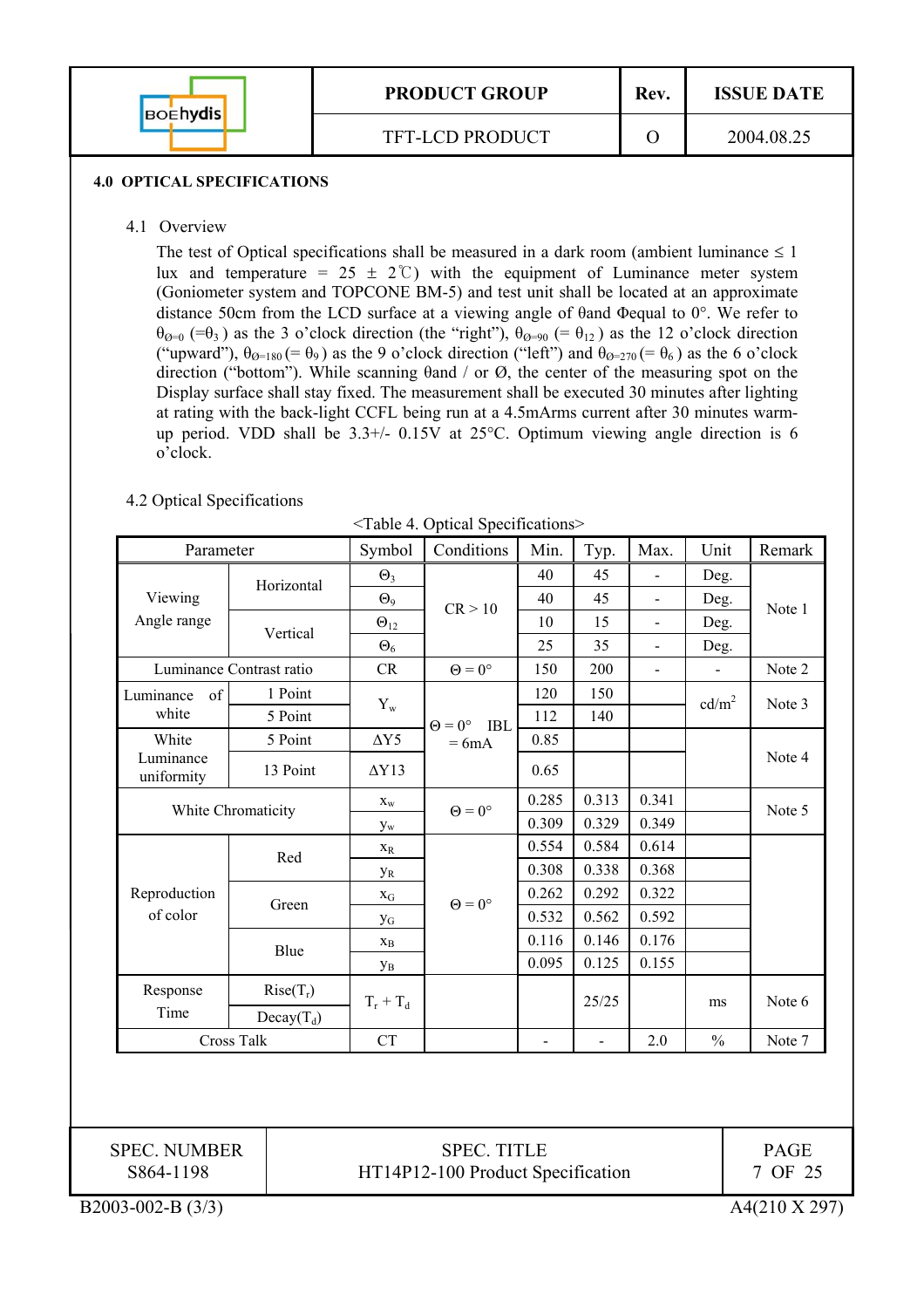|                 | <b>PRODUCT GROUP</b>   | Rev. | <b>ISSUE DATE</b> |
|-----------------|------------------------|------|-------------------|
| <b>BOEhydis</b> | <b>TFT-LCD PRODUCT</b> |      | 2004.08.25        |

Note:

- 1. Viewing angle is the angle at which the contrast ratio is greater than 10. The viewing angles are determined for the horizontal or 3, 9 o'clock direction and the vertical or 6, 12 o'clock direction with respect to the optical axis which is normal to the LCD surface (see FIGURE1 shown in Appendix).
- 2. Contrast measurements shall be made at viewing angle of  $\Theta = 0^{\circ}$  and at the center of the LCD surface. Luminance shall be measured with all pixels in the view field set first to white, then to the dark (black) state. (see FIGURE1 shown in Appendix) Luminance Contrast Ratio (CR) is defined mathematically as  $CR =$  Luminance when displaying a white raster / Luminance when displaying a black raster.
- 3. Luminance of white is defined as arithmetic center of one point across the LCD surface. Luminance shall be measured with all pixels in the view field set first to white. This measurement shall be taken at the locations shown in FIGURE 2 for a total of the measurements per display.

The luminance of white is varied by the Back-light Current, IBL.

 $(IBL = 6.0$  mArms,  $FL = 63$  KHz)

- 4. The White luminance uniformity on LCD surface at 5 points is then expressed as :  $\Delta Y =$ Maximum Luminance of 5 points / Minimum Luminance of 5 points, at IBL =  $6mA$ . (see FIGURE .3).
- 5. The color chromaticity coordinates specified in Table 4. shall be calculated from the spectral data measured with all pixels first in red, green, blue, and white. Measurements shall be made at the center of the panel.
- 6. The electro-optical response time measurements shall be made as shown in FIGURE 4 (shown in Appendix) by switching the "data" input signal ON and OFF. The times needed for the luminance to change from 10% to 90% is Td and 90% to 10% is Tr.
- 7. Cross-Talk of one area of the LCD surface by another shall be measured by comparing the luminance (YA) of a 25mm diameter area, with all display pixels set to a gray level, to the luminance (YB) of that same area when any adjacent area is driven dark (Refer to FIGURE 5).

| <b>SPEC. NUMBER</b> | <b>SPEC. TITLE</b>                | <b>PAGE</b> |
|---------------------|-----------------------------------|-------------|
| S864-1198           | HT14P12-100 Product Specification | 8 OF 25     |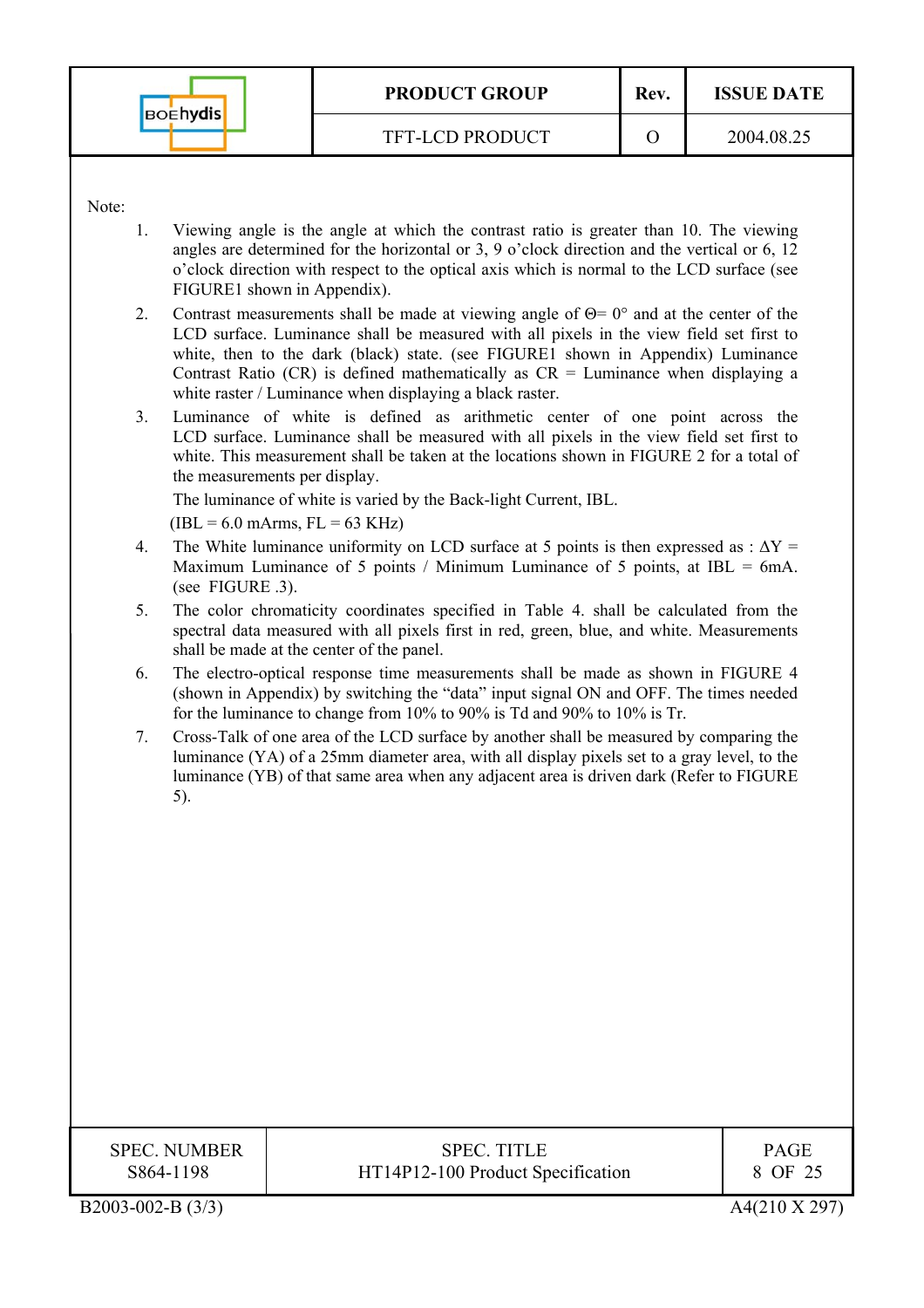|                 | <b>PRODUCT GROUP</b>   | Rev. | <b>ISSUE DATE</b> |
|-----------------|------------------------|------|-------------------|
| <b>BOEhydis</b> | <b>TFT-LCD PRODUCT</b> |      | 2004.08.25        |

#### **5.0 INTERFACE CONNECTION**

## 5.1 Electrical Interface Connection

The electronics interface connector is a model FI-XB30S-HF10 manufactured by JAE or equivalent. The mating connector part number is FI-X30H or FI-X30M or equivalent. The connector interface pin assignments are listed in Table 6.

| Terminal                | Symbol                 | Functions                                                   |  |
|-------------------------|------------------------|-------------------------------------------------------------|--|
| 1                       | CH SEL                 | L: Dual input,<br>H: Single input                           |  |
| $\overline{c}$          | <b>VDD</b>             | Power Supply : +3.3V (typical)                              |  |
| $\overline{\mathbf{3}}$ | <b>VDD</b>             | Power Supply : +3.3V (typical)                              |  |
| 4                       | $\rm V_{EDID}$         | Reserved (for V <sub>EDID</sub> )                           |  |
| 5                       | NC                     | Reserved (for Supplier test point)                          |  |
| 6                       | CLK <sub>EDID</sub>    | Reserved (for CklEDID)                                      |  |
| $\overline{7}$          | DATA <sub>EDID</sub> - | Reserved (for DATAEDID)                                     |  |
| 8                       | O RINO-                | -LVDS differential data input (R0~R5,G0) (Odd pixel)        |  |
| 9                       | $O$ RIN $0+$           | +LVDS differential data input (R0~R5,G0) (Odd pixel)        |  |
| 10                      | <b>VSS</b>             | <b>GND</b>                                                  |  |
| 11                      | O RIN1-                | -LVDS differential data input (G1~G5,B0,B1) (Odd pixel)     |  |
| 12                      | $O$ RIN1+              | +LVDS differential data input (G1~G5,B0,B1) (Odd pixel)     |  |
| 13                      | <b>VSS</b>             | <b>GND</b>                                                  |  |
| 14                      | O RIN2-                | -LVDS differential data input (B2~B5,HS,VS,DE) (Odd pixel)  |  |
| 15                      | $O$ RIN2+              | +LVDS differential data input (B2~B5,HS,VS,DE) (Odd pixel)  |  |
| 16                      | <b>VSS</b>             | <b>GND</b>                                                  |  |
| 17                      | O_CLKIN-               | -LVDS differential Clock input (Odd pixel)                  |  |
| 18                      | O CLKIN+               | +LVDS differential Clock input (Odd pixel)                  |  |
| 19                      | <b>VSS</b>             | <b>GND</b>                                                  |  |
| 20                      | E RINO-                | -LVDS differential data input (R0~R5,G0) (Even pixel)       |  |
| 21                      | $E$ RINO+              | +LVDS differential data input (R0~R5,G0) (Even pixel)       |  |
| 22                      | <b>VSS</b>             | <b>GND</b>                                                  |  |
| 23                      | E RIN1-                | -LVDS differential data input (G1~G5,B0,B1) (Even pixel)    |  |
| 24                      | $E$ RIN1+              | +LVDS differential data input (G1~G5,B0,B1) (Even pixel)    |  |
| 25                      | <b>VSS</b>             | <b>GND</b>                                                  |  |
| 26                      | E RIN2-                | -LVDS differential data input (B2~B5,HS,VS,DE) (Even pixel) |  |
| 27                      | $E$ RIN2+              | +LVDS differential data input (B2~B5,HS,VS,DE) (Even pixel) |  |
| 28                      | <b>VSS</b>             | <b>GND</b>                                                  |  |
| 29                      | E CLKIN-               | -LVDS differential Clock input (Even pixel)                 |  |
| 30                      | E CLKIN+               | +LVDS differential Clock input (Even pixel)                 |  |

SPEC. NUMBER S864-1198

SPEC. TITLE HT14P12-100 Product Specification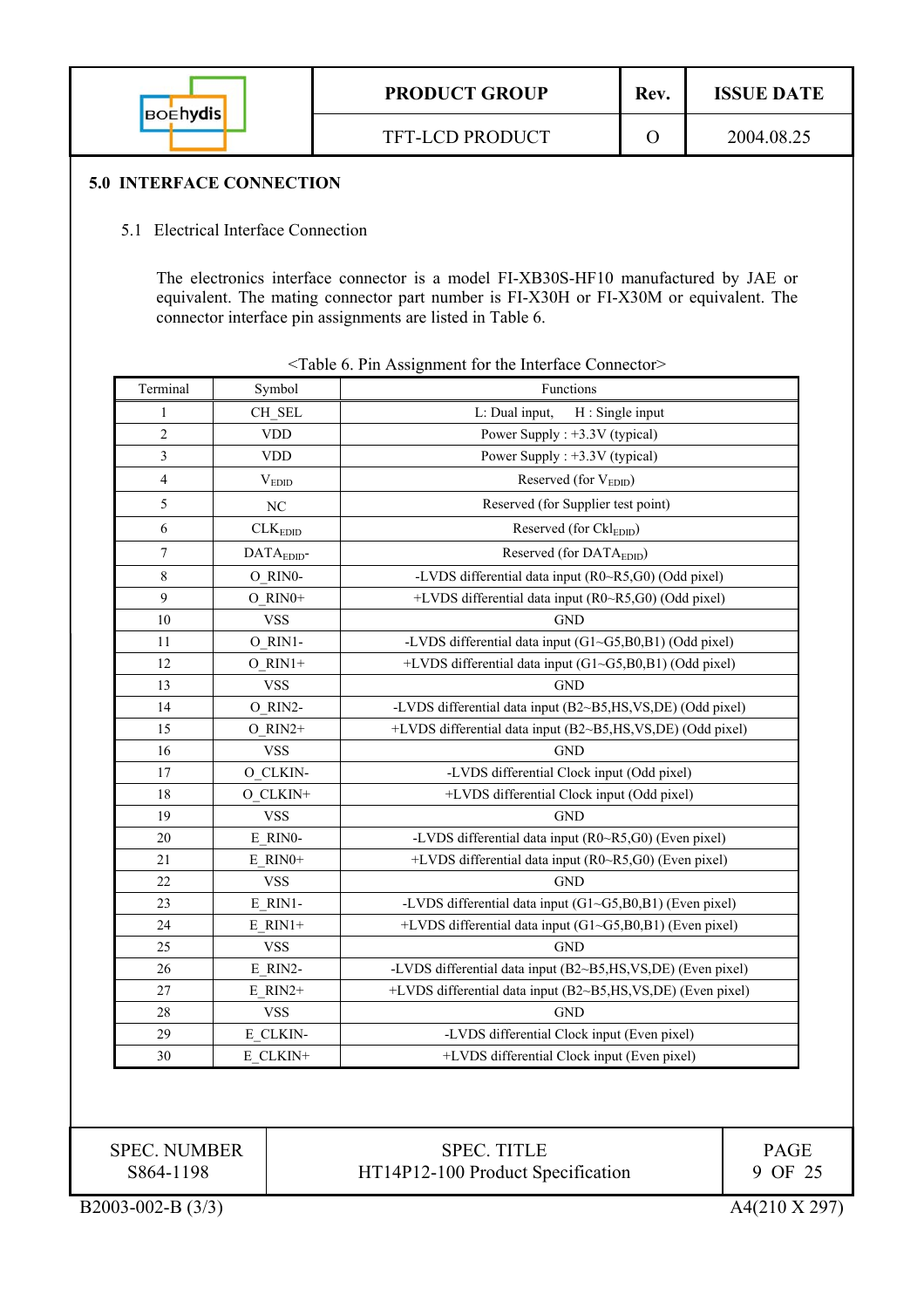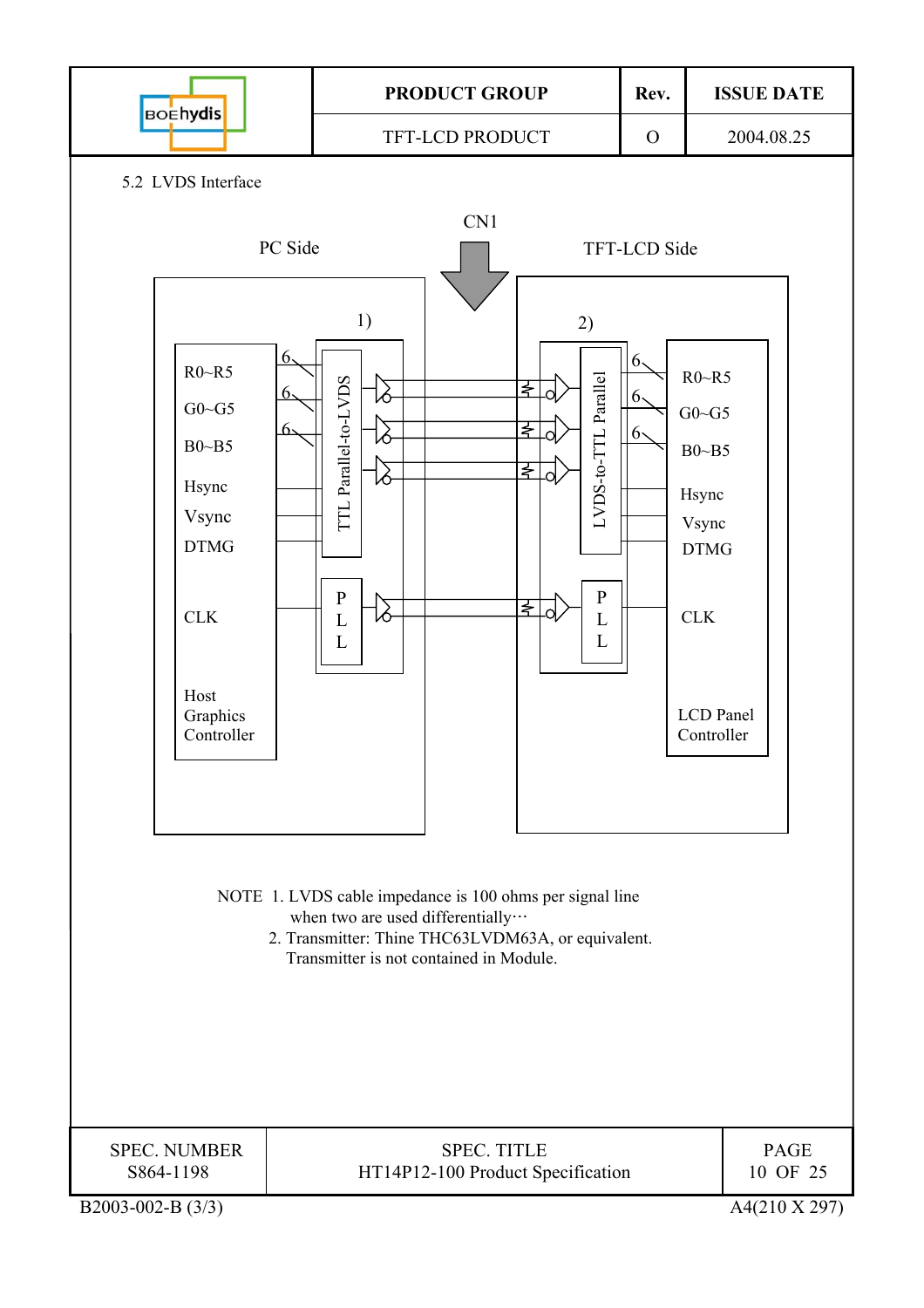

## Pin connection in case of using Thine THC63LVDM63A

|                 |                         | LVDS $Tx \#1$ for Odd |                         | LVDS $Tx \#2$ for Even |                                      |                 |                         |
|-----------------|-------------------------|-----------------------|-------------------------|------------------------|--------------------------------------|-----------------|-------------------------|
| Input<br>signal | Transmitter<br>$#1 - 1$ | Input signal          | Transmitter<br>$#1 - 2$ |                        | Input signal Transmitter<br>$#2 - 1$ | Input<br>signal | Transmitter<br>$#2 - 2$ |
| <b>DCLK</b>     | CLK IN(26)              | GO4                   | IN10(10)                | <b>DCLK</b>            | CLK $IN(26)$                         | GE4             | IN10(10)                |
| ROO             | IN0(44)                 | GO5                   | IN11(12)                | RE <sub>0</sub>        | IN0(44)                              | GE5             | IN11(12)                |
| RO1             | IN1(45)                 | B <sub>O</sub>        | IN12(13)                | RE1                    | IN1(45)                              | BE <sub>0</sub> | IN12(13)                |
| RO2             | IN2(47)                 | BO <sub>1</sub>       | IN13(15)                | RE <sub>2</sub>        | IN2(47)                              | BE1             | IN13(15)                |
| RO3             | IN3(48)                 | BO2                   | IN14(16)                | RE3                    | IN3(48)                              | BE <sub>2</sub> | IN14(16)                |
| RO4             | IN4(1)                  | BO3                   | IN15(18)                | RE4                    | IN4(1)                               | BE3             | IN15(18)                |
| RO5             | IN5(3)                  | <b>BO4</b>            | IN16(19)                | RE5                    | IN5(3)                               | BE4             | IN16(19)                |
| GO0             | IN6(4)                  | BO <sub>5</sub>       | IN17(20)                | GE <sub>0</sub>        | IN6(4)                               | BE <sub>5</sub> | IN17(20)                |
| GO <sub>1</sub> | IN7(6)                  | Hsync                 | IN18(22)                | GE1                    | IN7(6)                               | Hsync           | IN18(22)                |
| GO2             | IN8(7)                  | Vsync                 | IN19(23)                | GE <sub>2</sub>        | IN8(7)                               | Vsync           | IN19(23)                |
| GO <sub>3</sub> | IN9(9)                  | DE                    | IN20(25)                | GE <sub>3</sub>        | IN9(9)                               | DE              | IN20(25)                |

| <b>SPEC. NUMBER</b> | <b>SPEC. TITLE</b>                | <b>PAGE</b>              |
|---------------------|-----------------------------------|--------------------------|
| S864-1198           | HT14P12-100 Product Specification | 11 OF 25                 |
| $B2003-002-B(3/3)$  |                                   | $A4(210 \text{ X } 297)$ |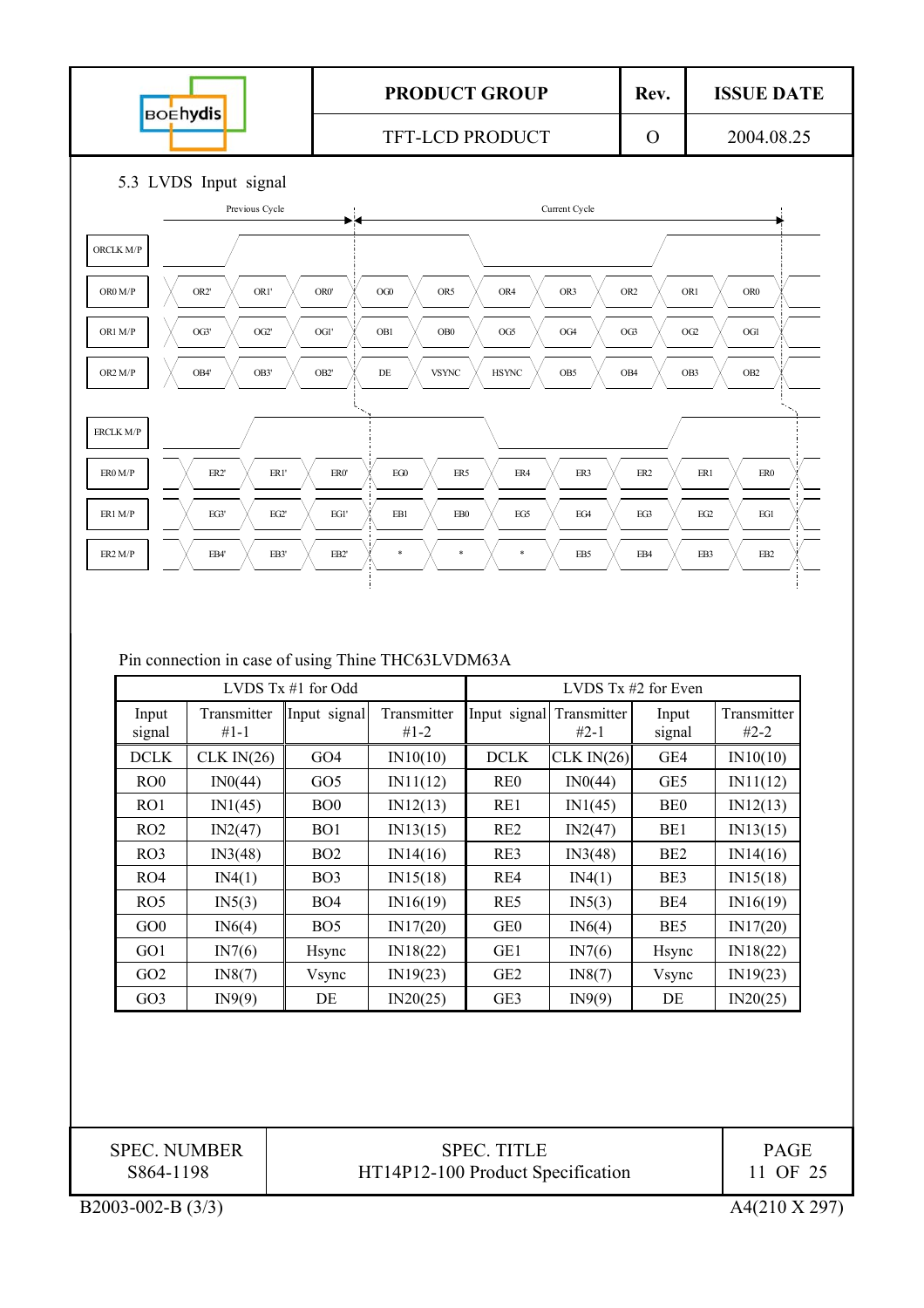| <b>BOEhydis</b> | <b>PRODUCT GROUP</b>   | Rev. | <b>ISSUE DATE</b> |
|-----------------|------------------------|------|-------------------|
|                 | <b>TFT-LCD PRODUCT</b> |      | 2004.08.25        |

# 5.4 Back-light Interface

The Back-light interface connector is a model BHSR-02VS-1 manufactured by JST or equivalent. The connector interface pin assignments are listed in Table 7.

| Terminal | Symbol | Function                        |  |
|----------|--------|---------------------------------|--|
|          |        | CCFL Power Supply(High Voltage) |  |
|          | ʻil.   | CCFL Power Supply(GND Side)     |  |

|  | <table 7.="" back-light="" electrical="" interface=""></table> |  |  |
|--|----------------------------------------------------------------|--|--|
|--|----------------------------------------------------------------|--|--|

## **6.0 SIGNAL TIMING SPECIFICATION**

6.1 The specification of the signal timing parameter is listed in Table 8.

| Items                | Symbol | Min.    | Typ.               | Max.    | Unit  | Remarks  |
|----------------------|--------|---------|--------------------|---------|-------|----------|
| Frame Period         | t1     | 1055*t3 | 1066*t3            | 1578*t3 | Line  |          |
|                      |        |         | 20                 |         | ms    | 50 [Hz]  |
| Vertical             | t2     |         | 1050*t3            |         | Line  |          |
| Display Term         |        |         | 19.7               |         | ms    | 50 [Hz]  |
| One Line             | t3     | 800*t5  | 844*t5             | 1688*t5 | Clock |          |
| <b>Scanning Time</b> |        |         | 18.76              |         | us    | 53.3kHz  |
| Horizontal           | t4     |         | 700*t5             |         | Clock |          |
| Display Term         |        |         | 15.55              |         | us    |          |
| Clock Period         | t5     |         | 22.22              |         | ns    | 45 [MHz] |
| Clock "L" Time       | t6     | 5.0     |                    |         |       |          |
| Clock "H" Time       | t7     | 5.0     |                    |         |       |          |
| Setup Time           | t8     | 3.5     |                    |         |       |          |
| Hold Time            | t9     | 3.5     |                    |         |       |          |
|                      |        |         |                    |         |       |          |
| <b>SPEC. NUMBER</b>  |        |         | <b>SPEC. TITLE</b> |         |       | PAGE     |

HT14P12-100 Product Specification

<Table 8. Signal Timing Specification>

S864-1198

B2003-002-B (3/3) A4(210 X 297)

12 OF 25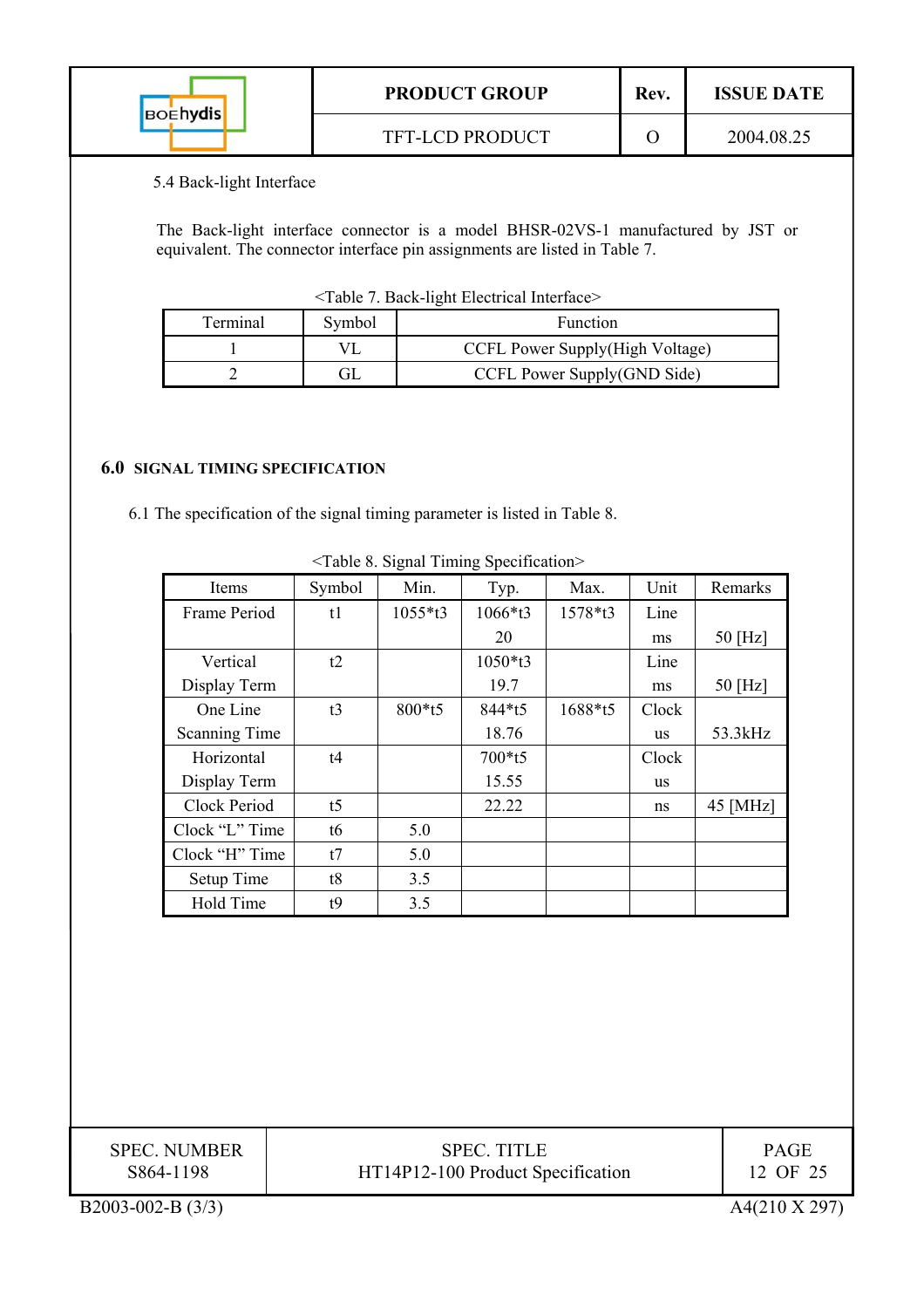| <b>BOEhydis</b> | <b>PRODUCT GROUP</b>   | Rev. | <b>ISSUE DATE</b> |
|-----------------|------------------------|------|-------------------|
|                 | <b>TFT-LCD PRODUCT</b> |      | 2004.08.25        |

# 6.2 Hang Up Free Function

 Black data ouput (including no damage) at abnormal signal and self recover when normal signal Returns

This function can be removed by control pin.

### **<Hang Up Free checking specification>**

- a. External Clock is not exist.
- b. External DE is not exist.
- c. Horizontal total width is more than 1688 External Clock.
- d. Horizontal total width is less than 800 External Clock.
- e. Horizontal active width is not equal 700 External Clock.
- f. Vertical Blank width is more than 512 Line.
- g. Vertical Blank width is less than 11 Line.
- h. Vertical active width is not equal 1050 Line.

| <b>SPEC. NUMBER</b> |
|---------------------|
| S864-1198           |

PAGE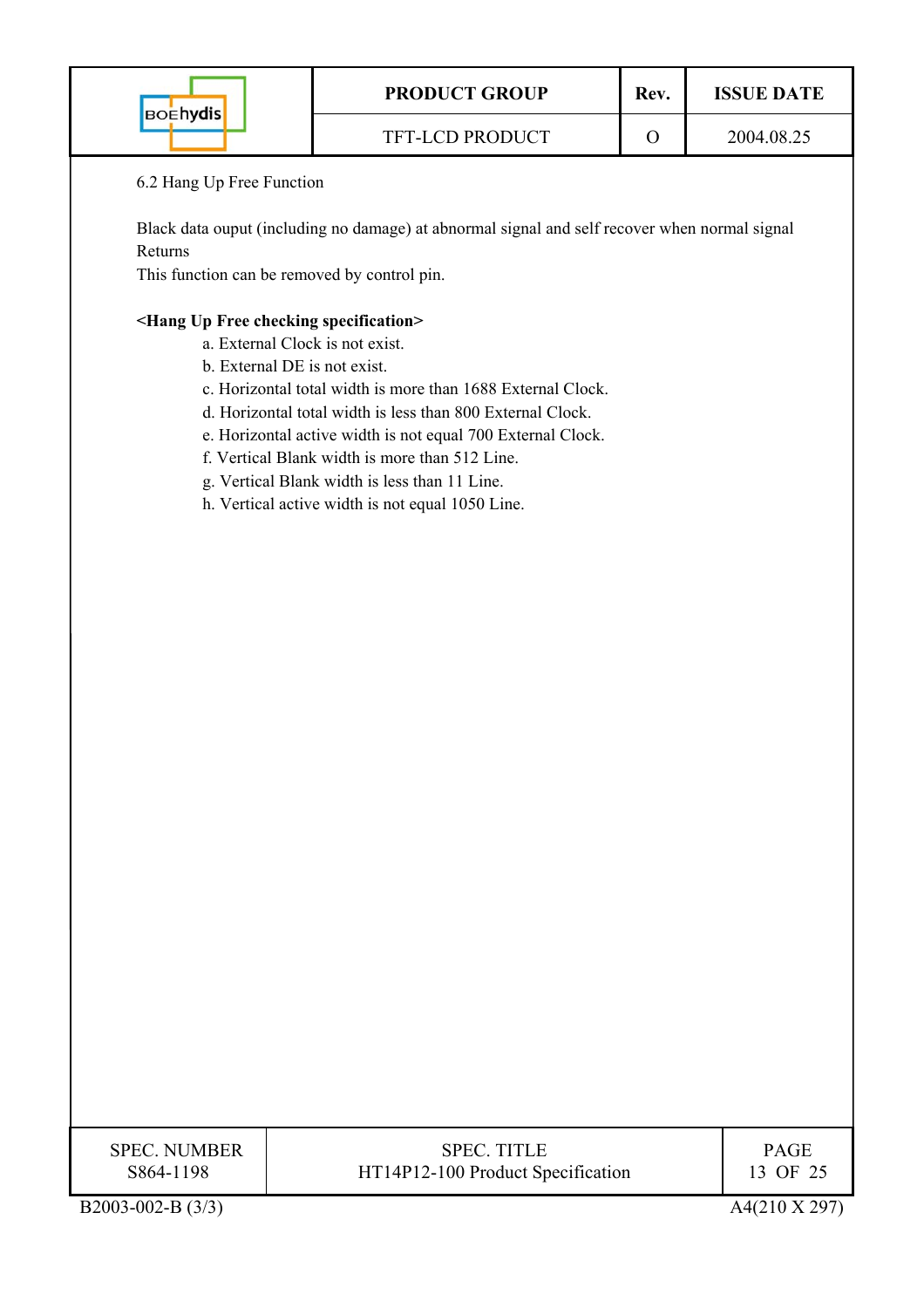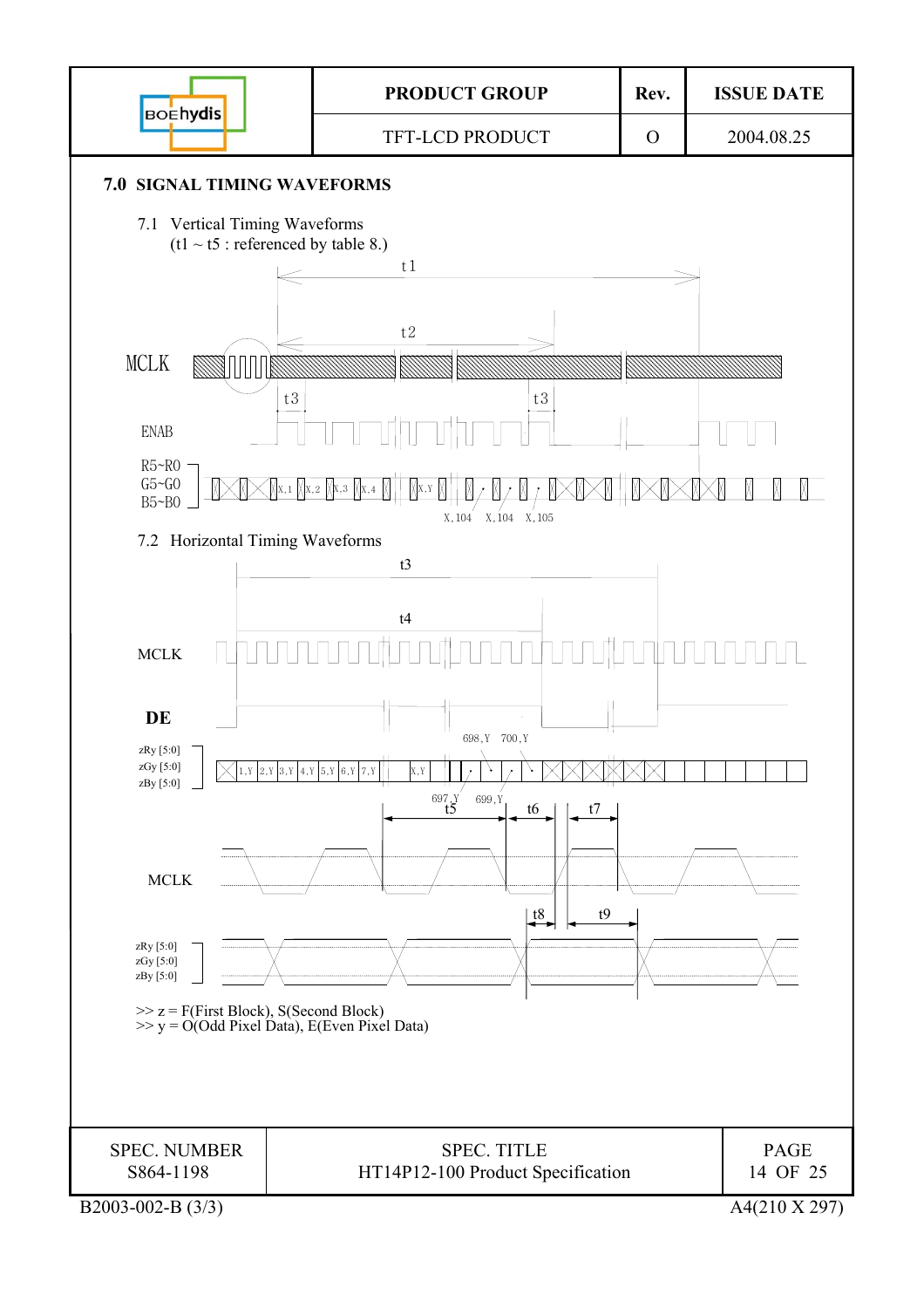| <b>BOEhydis</b> | <b>PRODUCT GROUP</b>   | Rev. | <b>ISSUE DATE</b> |
|-----------------|------------------------|------|-------------------|
|                 | <b>TFT-LCD PRODUCT</b> |      | 2004.08.25        |

# 7.3 LVDS Rx Interface Timing Parameter

The specification of the LVDS Rx interface timing parameter is listed in Table 9.

| Items                  | Symbol            | Min.          | $\frac{1}{2}$<br>Typ. | Max.             | Unit | Remarks |
|------------------------|-------------------|---------------|-----------------------|------------------|------|---------|
| PLL set                | tRPLL             |               |                       | 10.0             | msec |         |
| <b>CLKIN</b><br>Period | tRCIP             | 14.7          | 18.6                  | 32.4             | nsec |         |
| <b>Skew Time</b>       | tCK12             | $-3/7$ *tRCIP |                       | $3/7*$ t $RCIP$  | nsec | Note 1  |
| Input Data 0           | tRIP1             | $-0.4$        | 0.0                   | $+0.4$           | nsec |         |
| Input Data 1           | TRIP <sub>0</sub> | 1*tRICP/7-0.4 | $1*$ tRICP/7          | $1*$ tRICP/7+0.4 | nsec |         |
| Input Data 2           | TRIP <sub>6</sub> | 2*tRICP/7-0.4 | $2*$ tRICP/7          | $2*$ tRICP/7+0.4 | nsec |         |
| Input Data 3           | TRIP5             | 3*tRICP/7-0.4 | 3*tRICP/7             | $3*$ tRICP/7+0.4 | nsec |         |
| Input Data 4           | TRIP4             | 4*tRICP/7-0.4 | 4*tRICP/7             | $4*$ tRICP/7+0.4 | nsec |         |
| Input Data 5           | TRIP3             | 5*tRICP/7-0.4 | 5*tRICP/7             | $5*$ tRICP/7+0.4 | nsec |         |
| Input Data 6           | TRIP2             | 6*tRICP/7-0.4 | 6*tRICP/7             | $6*$ tRICP/7+0.4 | nsec |         |



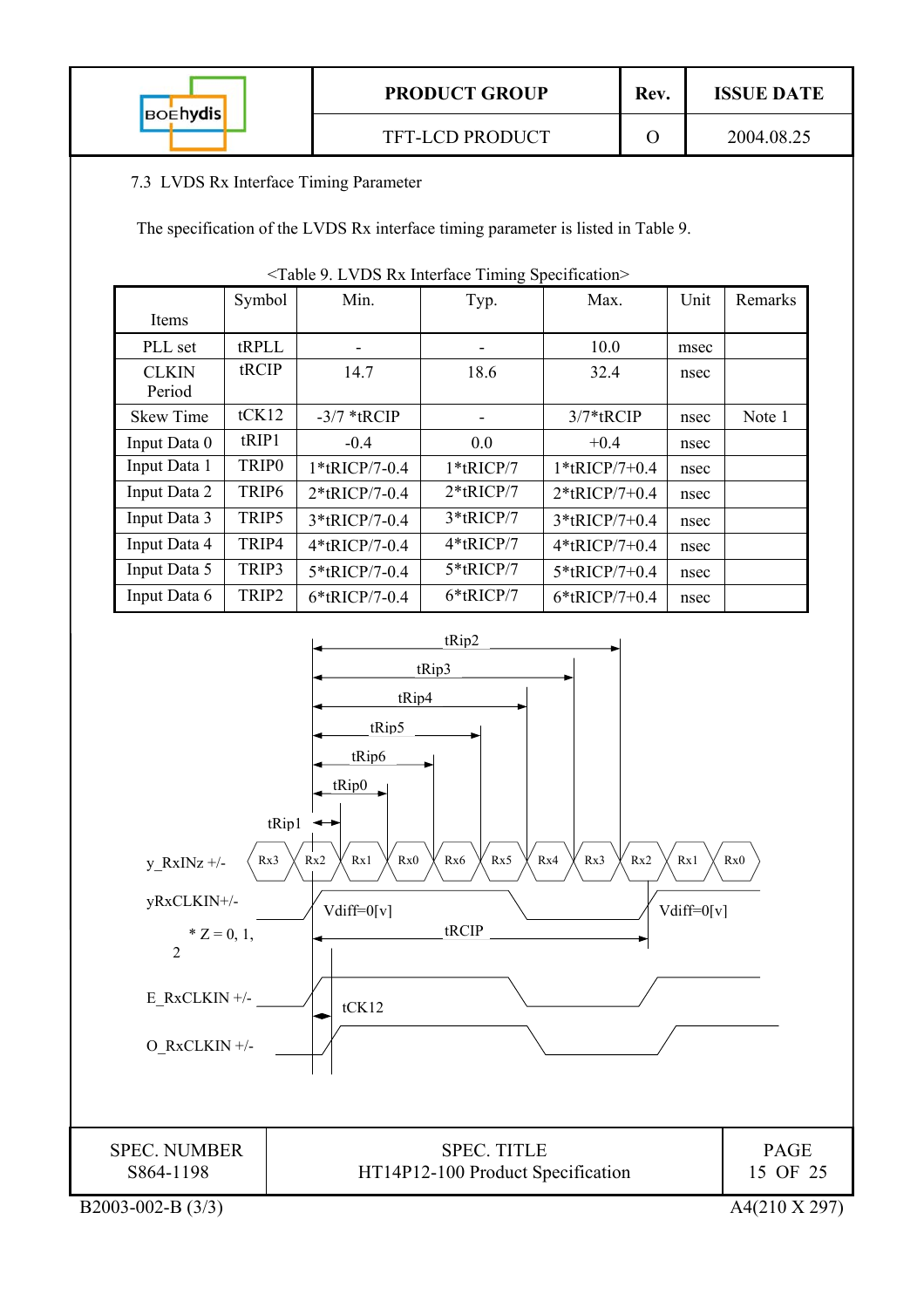| <b>BOEhydis</b> | <b>PRODUCT GROUP</b>   | Rev. | <b>ISSUE DATE</b> |
|-----------------|------------------------|------|-------------------|
|                 | <b>TFT-LCD PRODUCT</b> |      | 2004.08.25        |

#### **8.0 INPUT SIGNALS, BASIC DISPLAY COLORS & GRAY SCALE OF COLORS**

Each color is displayed in sixty-four gray scales from a 6 bit data signal input. A total of 262,144 colors are derived from the resultant 18 bit data. Table 9. shows the input signals, basic display colors and gray scale for each color.

|                   | Colors &                       |                              |                              |                              |                              |                  |                              | Data signal                  |                              |                                    |                                  |                                  |                                  |                              |                                  |                              |                                |                                  |                                  |
|-------------------|--------------------------------|------------------------------|------------------------------|------------------------------|------------------------------|------------------|------------------------------|------------------------------|------------------------------|------------------------------------|----------------------------------|----------------------------------|----------------------------------|------------------------------|----------------------------------|------------------------------|--------------------------------|----------------------------------|----------------------------------|
|                   | Gray scale                     | R <sub>0</sub>               | R <sub>1</sub>               | R <sub>2</sub>               | R3                           |                  | R4 R5                        | $G0$ $G1$                    |                              | G <sub>2</sub>                     | G3                               |                                  | G4 G5                            | B0                           | <b>B</b> 1                       | <b>B2</b>                    | B <sub>3</sub>                 | B4                               | <b>B5</b>                        |
|                   | Black                          | $\boldsymbol{0}$             | $\boldsymbol{0}$             | $\boldsymbol{0}$             | $\boldsymbol{0}$             | $\boldsymbol{0}$ | $\boldsymbol{0}$             | $\boldsymbol{0}$             | $\boldsymbol{0}$             | $\boldsymbol{0}$                   | $\boldsymbol{0}$                 | $\mathbf{0}$                     | $\mathbf{0}$                     | $\mathbf{0}$                 | $\boldsymbol{0}$                 | $\boldsymbol{0}$             | $\boldsymbol{0}$               | $\boldsymbol{0}$                 | $\boldsymbol{0}$                 |
|                   | Blue                           | $\boldsymbol{0}$             | $\boldsymbol{0}$             | $\boldsymbol{0}$             | $\boldsymbol{0}$             | $\boldsymbol{0}$ | $\boldsymbol{0}$             | $\boldsymbol{0}$             | $\boldsymbol{0}$             | $\boldsymbol{0}$                   | $\mathbf{0}$                     | $\boldsymbol{0}$                 | $\boldsymbol{0}$                 | 1                            | 1                                | 1                            | 1                              | 1                                | 1                                |
| Basic             | Green                          | $\theta$                     | $\Omega$                     | $\theta$                     | $\theta$                     | $\mathbf{0}$     | $\mathbf{0}$                 | 1                            | $\mathbf{1}$                 | $\mathbf{1}$                       | 1                                | $\mathbf{1}$                     | $\mathbf{1}$                     | $\Omega$                     | $\theta$                         | $\theta$                     | $\theta$                       | $\theta$                         | $\theta$                         |
| colors            | Light Blue                     | $\theta$                     | $\theta$                     | $\mathbf{0}$                 | $\mathbf{0}$                 | $\overline{0}$   | $\mathbf{0}$                 | 1                            | 1                            | 1                                  | 1                                | 1                                | $\mathbf{1}$                     | 1                            | 1                                | 1                            | 1                              | 1                                | 1                                |
|                   | Red                            | $\mathbf{1}$                 | 1                            | 1                            | $\mathbf{1}$                 | 1                | $\mathbf{1}$                 | $\theta$                     | $\theta$                     | $\theta$                           | $\overline{0}$                   | $\boldsymbol{0}$                 | $\boldsymbol{0}$                 | $\mathbf{0}$                 | $\theta$                         | $\theta$                     | $\overline{0}$                 | $\theta$                         | $\theta$                         |
|                   | Purple                         | $\mathbf{1}$                 | $\mathbf{1}$                 | $\mathbf{1}$                 | $\mathbf{1}$                 | 1                | $\mathbf{1}$                 | $\overline{0}$               | $\boldsymbol{0}$             | $\overline{0}$                     | $\overline{0}$                   | $\boldsymbol{0}$                 | $\overline{0}$                   | $\mathbf{1}$                 | $\mathbf{1}$                     | $\mathbf{1}$                 | $\mathbf{1}$                   | $\mathbf{1}$                     | $\mathbf{1}$                     |
|                   | Yellow                         | $\mathbf{1}$                 | $\mathbf{1}$                 | 1                            | $\mathbf{1}$                 | 1                | $\mathbf{1}$                 | $\mathbf{1}$                 | $\mathbf{1}$                 | $\mathbf{1}$                       | $\mathbf{1}$                     | $\mathbf{1}$                     | $\mathbf{1}$                     | $\mathbf{0}$                 | $\boldsymbol{0}$                 | $\overline{0}$               | $\mathbf{0}$                   | $\mathbf{0}$                     | $\mathbf{0}$                     |
|                   | W hite                         | 1                            | 1                            | 1                            | 1                            | 1                | 1                            | 1                            | 1                            | $\mathbf{1}$                       | 1                                | 1                                | $\mathbf{1}$                     | 1                            | 1                                | 1                            | 1                              | 1                                | 1                                |
|                   | Black                          | $\mathbf{0}$                 | $\theta$                     | $\mathbf{0}$                 | $\mathbf{0}$                 | 0                | $\mathbf{0}$                 | $\overline{0}$               | $\mathbf{0}$                 | $\overline{0}$                     | $\overline{0}$                   | $\mathbf{0}$                     | $\overline{0}$                   | $\mathbf{0}$                 | $\overline{0}$                   | $\mathbf{0}$                 | $\mathbf{0}$                   | $\mathbf{0}$                     | $\theta$                         |
|                   | Δ                              | $\mathbf{1}$                 | $\theta$                     | $\overline{0}$               | $\mathbf{0}$                 | $\overline{0}$   | $\mathbf{0}$                 | $\mathbf{0}$                 | $\theta$                     | $\boldsymbol{0}$                   | $\theta$                         | $\boldsymbol{0}$                 | $\mathbf{0}$                     | $\mathbf{0}$                 | $\mathbf{0}$                     | $\theta$                     | $\theta$                       | $\mathbf{0}$                     | $\theta$                         |
| Gray              | Darker                         | $\mathbf{0}$                 | 1                            | $\overline{0}$               | $\overline{0}$               | $\overline{0}$   | $\mathbf{0}$                 | $\overline{0}$               | $\mathbf{0}$                 | $\mathbf{0}$                       | $\mathbf{0}$                     | $\theta$                         | $\mathbf{0}$                     | $\mathbf{0}$                 | $\overline{0}$                   | $\mathbf{0}$                 | $\mathbf{0}$                   | $\mathbf{0}$                     | $\mathbf{0}$                     |
| scale             | $\triangle$<br>$\triangledown$ |                              |                              |                              |                              |                  |                              |                              |                              |                                    |                                  |                                  |                                  |                              |                                  |                              |                                |                                  |                                  |
| o f               |                                |                              |                              |                              |                              |                  |                              |                              |                              |                                    |                                  |                                  |                                  |                              |                                  |                              |                                |                                  |                                  |
| Red               | Brighter<br>▽                  | $\mathbf{1}$                 | $\mathbf{0}$<br>$\mathbf{1}$ | $\mathbf{1}$<br>$\mathbf{1}$ | $\mathbf{1}$<br>$\mathbf{1}$ | 1<br>1           | $\mathbf{1}$<br>$\mathbf{1}$ | $\mathbf{0}$<br>$\mathbf{0}$ | $\mathbf{0}$<br>$\mathbf{0}$ | $\boldsymbol{0}$<br>$\overline{0}$ | $\boldsymbol{0}$<br>$\mathbf{0}$ | $\boldsymbol{0}$<br>$\mathbf{0}$ | $\mathbf{0}$<br>$\boldsymbol{0}$ | $\mathbf{0}$<br>$\mathbf{0}$ | $\boldsymbol{0}$<br>$\mathbf{0}$ | $\mathbf{0}$<br>$\mathbf{0}$ | $\overline{0}$<br>$\mathbf{0}$ | $\boldsymbol{0}$<br>$\mathbf{0}$ | $\mathbf{0}$<br>$\boldsymbol{0}$ |
|                   | Red                            | $\mathbf{0}$<br>$\mathbf{1}$ | 1                            | 1                            | $\mathbf{1}$                 | 1                | $\mathbf{1}$                 | $\boldsymbol{0}$             | $\boldsymbol{0}$             | $\mathbf{0}$                       | $\boldsymbol{0}$                 | $\boldsymbol{0}$                 | $\mathbf{0}$                     | $\mathbf{0}$                 | $\boldsymbol{0}$                 | $\boldsymbol{0}$             | $\boldsymbol{0}$               | $\boldsymbol{0}$                 | $\boldsymbol{0}$                 |
|                   | Black                          | $\overline{0}$               | $\mathbf{0}$                 | $\boldsymbol{0}$             | $\boldsymbol{0}$             | $\mathbf{0}$     | $\boldsymbol{0}$             | $\mathbf{0}$                 | $\mathbf{0}$                 | $\boldsymbol{0}$                   | $\boldsymbol{0}$                 | $\mathbf{0}$                     | $\overline{0}$                   | $\mathbf{0}$                 | $\overline{0}$                   | $\mathbf{0}$                 | $\overline{0}$                 | $\boldsymbol{0}$                 | $\mathbf{0}$                     |
|                   | Δ                              | $\mathbf{0}$                 | $\mathbf{0}$                 | $\overline{0}$               | $\mathbf{0}$                 | $\overline{0}$   | $\mathbf{0}$                 | 1                            | $\mathbf{0}$                 | $\overline{0}$                     | $\mathbf{0}$                     | $\mathbf{0}$                     | $\mathbf{0}$                     | $\mathbf{0}$                 | $\overline{0}$                   | $\mathbf{0}$                 | $\mathbf{0}$                   | $\overline{0}$                   | $\mathbf{0}$                     |
| Gray              | Darker                         | $\overline{0}$               | $\overline{0}$               | $\overline{0}$               | $\mathbf{0}$                 | $\boldsymbol{0}$ | $\mathbf{0}$                 | $\overline{0}$               | $\mathbf{1}$                 | $\overline{0}$                     | $\mathbf{0}$                     | $\mathbf{0}$                     | $\mathbf{0}$                     | $\mathbf{0}$                 | $\overline{0}$                   | $\boldsymbol{0}$             | $\mathbf{0}$                   | $\mathbf{0}$                     | $\mathbf{0}$                     |
| scale             | $\triangle$                    |                              |                              |                              |                              |                  |                              |                              |                              |                                    |                                  |                                  |                                  |                              |                                  |                              |                                |                                  |                                  |
| of                | $\triangledown$                |                              |                              |                              |                              |                  |                              |                              |                              |                                    |                                  |                                  |                                  |                              |                                  |                              |                                |                                  |                                  |
| Green             | Brighter                       | $\theta$                     | $\theta$                     | $\mathbf{0}$                 | $\mathbf{0}$                 | $\overline{0}$   | $\mathbf{0}$                 |                              | $\theta$                     |                                    |                                  |                                  |                                  | $\mathbf{0}$                 | $\mathbf{0}$                     | $\mathbf{0}$                 | $\overline{0}$                 | $\mathbf{0}$                     | $\mathbf{0}$                     |
|                   | ▽                              | $\mathbf{0}$                 | $\mathbf{0}$                 | $\boldsymbol{0}$             | $\overline{0}$               | $\boldsymbol{0}$ | $\mathbf{0}$                 | $\mathbf{0}$                 | $\mathbf{1}$                 | $\mathbf{1}$                       | $\mathbf{1}$                     | $\mathbf{1}$                     | $\mathbf{1}$                     | $\mathbf{0}$                 | $\overline{0}$                   | $\boldsymbol{0}$             | $\mathbf{0}$                   | $\overline{0}$                   | $\boldsymbol{0}$                 |
|                   | Green                          | $\mathbf{0}$                 | $\mathbf{0}$                 | $\boldsymbol{0}$             | $\boldsymbol{0}$             | $\overline{0}$   | $\boldsymbol{0}$             | $\mathbf{1}$                 | $\mathbf{1}$                 | $\mathbf{1}$                       | $\mathbf{1}$                     | $\mathbf{1}$                     | $\mathbf{1}$                     | $\mathbf{0}$                 | $\boldsymbol{0}$                 | $\boldsymbol{0}$             | $\mathbf{0}$                   | $\boldsymbol{0}$                 | $\boldsymbol{0}$                 |
|                   | Black                          | $\mathbf{0}$                 | $\theta$                     | $\mathbf{0}$                 | $\mathbf{0}$                 | $\mathbf{0}$     | $\mathbf{0}$                 | $\mathbf{0}$                 | $\theta$                     | $\mathbf{0}$                       | $\mathbf{0}$                     | $\mathbf{0}$                     | $\mathbf{0}$                     | $\theta$                     | $\overline{0}$                   | $\overline{0}$               | $\mathbf{0}$                   | $\overline{0}$                   | $\theta$                         |
|                   | $\triangle$                    | $\mathbf{0}$                 | $\mathbf{0}$                 | $\mathbf{0}$                 | $\mathbf{0}$                 | $\overline{0}$   | $\boldsymbol{0}$             | $\boldsymbol{0}$             | $\mathbf{0}$                 | $\overline{0}$                     | $\mathbf{0}$                     | $\mathbf{0}$                     | $\mathbf{0}$                     | $\mathbf{1}$                 | $\overline{0}$                   | $\mathbf{0}$                 | $\mathbf{0}$                   | $\mathbf{0}$                     | $\mathbf{0}$                     |
| Gray              | Darker                         | $\mathbf{0}$                 | $\overline{0}$               | $\overline{0}$               | $\mathbf{0}$                 | $\overline{0}$   | $\boldsymbol{0}$             | $\overline{0}$               | $\mathbf{0}$                 | $\overline{0}$                     | $\mathbf{0}$                     | $\theta$                         | $\mathbf{0}$                     | $\mathbf{0}$                 | $\mathbf{1}$                     | $\Omega$                     | $\theta$                       | $\mathbf{0}$                     | $\overline{0}$                   |
| scale             | $\triangle$                    |                              |                              |                              |                              |                  |                              |                              |                              |                                    |                                  |                                  |                                  |                              |                                  |                              |                                |                                  |                                  |
| of                | $\triangledown$                |                              |                              |                              |                              |                  |                              |                              |                              |                                    |                                  |                                  |                                  |                              |                                  |                              |                                |                                  |                                  |
| Blue              | Brighter                       | $\overline{0}$               | $\mathbf{0}$                 | $\mathbf{0}$                 | $\mathbf{0}$                 | $\mathbf{0}$     | $\mathbf{0}$                 | $\mathbf{0}$                 | $\mathbf{0}$                 | $\overline{0}$                     | $\mathbf{0}$                     | $\mathbf{0}$                     | $\overline{0}$                   | 1                            | $\mathbf{0}$                     | 1                            | 1                              | 1                                |                                  |
|                   | $\bigtriangledown$             | $\mathbf{0}$                 | $\mathbf{0}$                 | $\mathbf{0}$                 | $\mathbf{0}$                 | $\overline{0}$   | $\boldsymbol{0}$             | $\overline{0}$               | $\mathbf{0}$                 | $\overline{0}$                     | $\mathbf{0}$                     | $\mathbf{0}$                     | $\boldsymbol{0}$                 | $\mathbf{0}$                 |                                  | 1                            | $\mathbf{1}$                   |                                  |                                  |
|                   | Blue                           | $\boldsymbol{0}$             | $\boldsymbol{0}$             | $\boldsymbol{0}$             | $\boldsymbol{0}$             | $\boldsymbol{0}$ | $\boldsymbol{0}$             | $\boldsymbol{0}$             | $\boldsymbol{0}$             | $\boldsymbol{0}$                   | $\boldsymbol{0}$                 | $\boldsymbol{0}$                 | $\boldsymbol{0}$                 | $\mathbf{1}$                 | $\mathbf{1}$                     | $\mathbf{1}$                 | $\mathbf{1}$                   | $\mathbf{1}$                     | $\mathbf{1}$                     |
|                   | Black                          | $\mathbf{0}$                 | $\mathbf{0}$                 | $\boldsymbol{0}$             | $\boldsymbol{0}$             | $\mathbf{0}$     | $\boldsymbol{0}$             | $\overline{0}$               | $\mathbf{0}$                 | $\mathbf{0}$                       | $\boldsymbol{0}$                 | $\mathbf{0}$                     | $\boldsymbol{0}$                 | $\mathbf{0}$                 | $\mathbf{0}$                     | $\boldsymbol{0}$             | $\mathbf{0}$                   | $\theta$                         | $\mathbf{0}$                     |
| Gray              | $\triangle$                    | $\mathbf{1}$                 | $\theta$                     | $\mathbf{0}$                 | $\mathbf{0}$                 | $\theta$         | $\mathbf{0}$                 | 1                            | $\theta$                     | $\overline{0}$                     | $\mathbf{0}$                     | $\mathbf{0}$                     | $\mathbf{0}$                     | $\mathbf{1}$                 | $\overline{0}$                   | $\mathbf{0}$                 | $\mathbf{0}$                   | $\mathbf{0}$                     | $\mathbf{0}$                     |
| scale             | Darker                         | $\overline{0}$               | 1                            | $\overline{0}$               | $\mathbf{0}$                 | $\theta$         | $\boldsymbol{0}$             | $\overline{0}$               | 1                            | $\overline{0}$                     | $\mathbf{0}$                     | $\mathbf{0}$                     | $\mathbf{0}$                     | $\mathbf{0}$                 | $\mathbf{1}$                     | $\mathbf{0}$                 | $\mathbf{0}$                   | $\mathbf{0}$                     | $\mathbf{0}$                     |
| <sub>of</sub>     | Δ<br>$\triangledown$           |                              |                              |                              |                              |                  |                              |                              |                              |                                    |                                  |                                  |                                  |                              |                                  |                              |                                |                                  |                                  |
| W hite            |                                |                              |                              |                              |                              |                  |                              |                              |                              |                                    |                                  |                                  |                                  |                              |                                  |                              |                                |                                  |                                  |
| $\&$              | Brighter<br>$\triangledown$    |                              | $\bf{0}$                     |                              |                              |                  |                              |                              | $\theta$                     |                                    |                                  |                                  |                                  |                              | 0                                |                              |                                |                                  |                                  |
| Black             | W hite                         | $\mathbf{0}$<br>1            | $\mathbf{1}$                 | 1                            | $\mathbf{1}$                 | 1                | 1                            | 0<br>1                       | $\mathbf{1}$                 | $\mathbf{1}$                       | 1                                | $\mathbf{1}$                     | 1                                | $\theta$<br>1                | $\mathbf{1}$                     | 1                            | 1                              | $\mathbf{1}$                     | 1                                |
|                   |                                |                              |                              |                              |                              |                  |                              |                              |                              |                                    |                                  |                                  |                                  |                              |                                  |                              |                                |                                  |                                  |
| <b>EC. NUMBER</b> |                                |                              |                              |                              |                              |                  |                              | <b>SPEC. TITLE</b>           |                              |                                    |                                  |                                  |                                  |                              |                                  |                              |                                |                                  | PAGI                             |

<Table 9. Input signals, Basic display colors and Gray scale for each color.>

SP<sub>1</sub> S864-1198

SPEC. TITLE HT14P12-100 Product Specification

 $\overline{E}$ 16 OF 25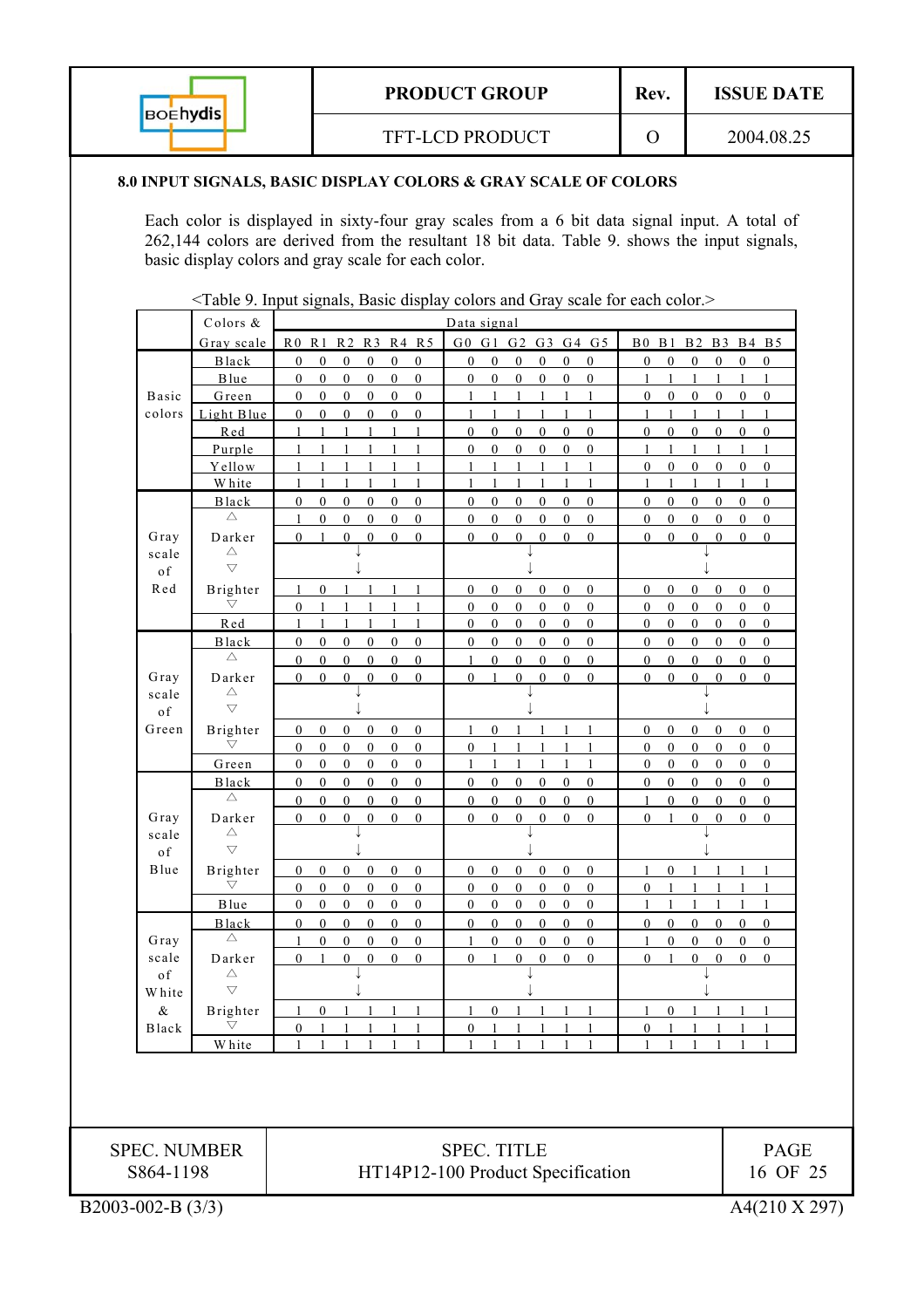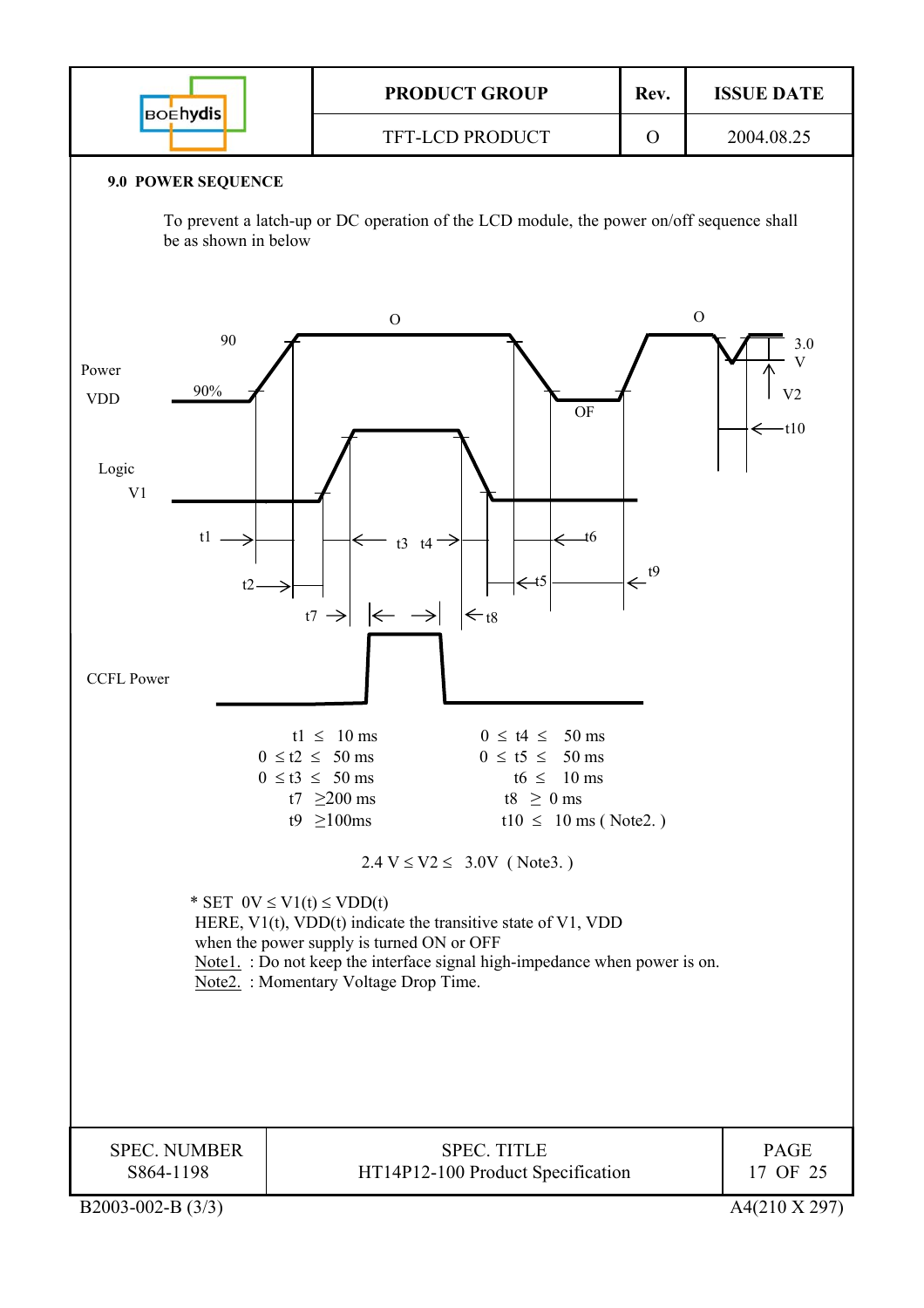| <b>BOENydis</b> | <b>PRODUCT GROUP</b>   | Rev. | <b>ISSUE DATE</b> |
|-----------------|------------------------|------|-------------------|
|                 | <b>TFT-LCD PRODUCT</b> |      | 2004.08.25        |

#### **10.0 MECHANICAL CHARACTERISTICS**

10.1 Dimensional Requirements

FIGURE 6 (located in Appendix) shows mechanical outlines for the model 14.1" SXGA+ Coral. Other parameters are shown in Table 10.

| Parameter           | Specification                                              | Unit   |
|---------------------|------------------------------------------------------------|--------|
| Active area         | $285.6(H) * 214.2(V)$                                      | mm     |
| Number of pixels    | $1400(H)*1050(V)$                                          | pixels |
|                     | $(1$ pixel = R + G + B dots)                               |        |
| Pixel pitch         | $0.204(H)*0.204(V)$                                        | mm     |
| Pixel arrangement   | <b>RGB</b> Vertical stripe                                 |        |
| Display colors      | 262,144                                                    | colors |
| Display mode        | Normally Black                                             |        |
| Dimensional outline | $299.0\pm0.3$ (W) * 228.0 $\pm$ 0.3(V) * 5.2 $\pm$ 0.3 (D) | mm     |
| Weight              | 405.0 (Typ).                                               | g      |
| Back-light          | CCFL, Horizontal-lamp type                                 |        |

#### 10.2 Mounting

See FIGURE 7. (shown in Appendix)

## 10.3 Anti-Glare and Polarizer Hardness.

The surface of the LCD has an anti-glare coating to minimize reflection and a coating to reduce scratching.

## 10.4 Light Leakage

There shall not be visible light from the back-lighting system around the edges of the screen as seen from a distance 50cm from the screen with an overhead light level of 350lux

| <b>SPEC. NUMBER</b> | <b>SPEC. TITLE</b>                | <b>PAGE</b> |
|---------------------|-----------------------------------|-------------|
| S864-1198           | HT14P12-100 Product Specification | 18 OF 25    |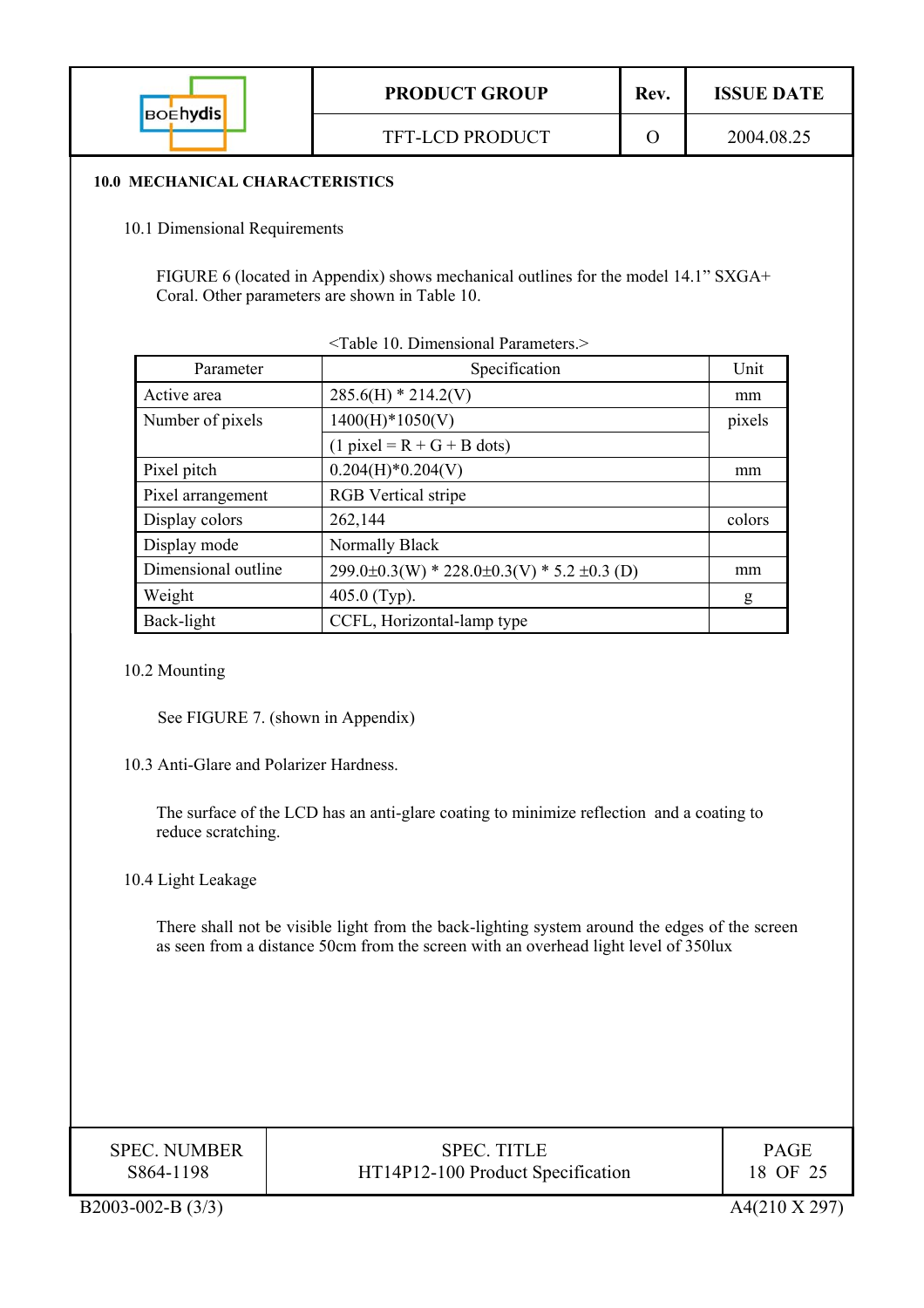

## **11.0 RELIABILITY TEST**

The Reliability test items and its conditions are shown in below.

|  | $\le$ Table 12. Reliability test $\ge$ |
|--|----------------------------------------|
|--|----------------------------------------|

| No             | <b>Test Items</b>                  | <b>Conditions</b>                                       |
|----------------|------------------------------------|---------------------------------------------------------|
| $\mathbf{1}$   | High temperature storage test      | Ta = 60 °C, 240 hrs                                     |
| $\overline{2}$ | Low temperature storage test       | Ta = -20 °C, 240 hrs                                    |
| 3              | High temperature $&$ high humidity | Ta = 50 °C, 80 %RH, 240 hrs                             |
|                | operation test                     |                                                         |
| 4              | High temperature operation test    | Ta = 60 °C, 240hrs                                      |
| 5              | Low temperature operation test     | Ta = $0^\circ$ C, 240 hrs                               |
| 6              | On/Off operation test              | Ta = 25 °C, 1 min. On/Off, 3000 cycle                   |
| 7              | Thermal shock                      | Ta = -20 °C $\leftrightarrow$ 60 °C (0.5 hr), 100 cycle |
| 8              | Vibration test                     | 1.5G, $10~200$ Hz for X, Y, Z axis                      |
|                | (non-operating)                    | 30 minutes for each axis                                |
| 9              | Shock test                         | 50G,18msec,trapezoidal                                  |
|                | (non-operating)                    | 220G,2msec,half sine                                    |
| 10             | Electrostatic discharge test       | Air<br>: 150 pF, 330 $\Omega$ , 15 KV                   |
|                |                                    | Contact : 150 pF, 330 $\Omega$ , 8 KV                   |
| 11             | Altitude test                      | 53.3 Kpa (alititude 5000m), 24 hrs                      |
| 12             | Open/Shot test                     | DS 518, Open/Shot Test plan                             |

| <b>SPEC. NUMBER</b> | <b>SPEC. TITLE</b>                | <b>PAGE</b> |
|---------------------|-----------------------------------|-------------|
| S864-1198           | HT14P12-100 Product Specification | 19 OF 25    |
|                     |                                   |             |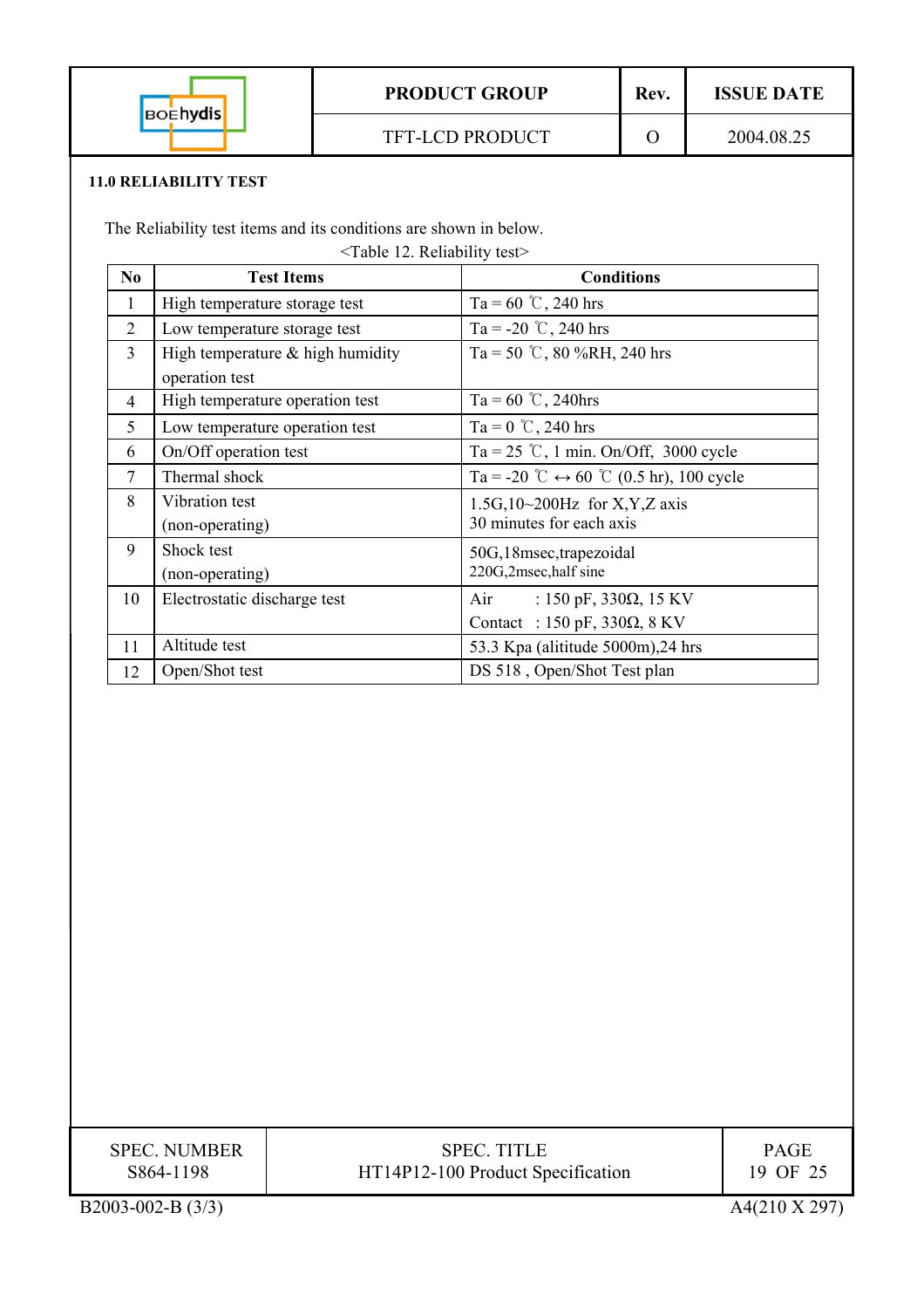|                                                                                                                                                                                                                   | <b>PRODUCT GROUP</b>                                                                                                                                                                                                                                                                                                                                                                                                                                                                                                                                                                                                                                                                                                                                                                                                                                                                                                                                                                                                                                                                                                                                                                                                                                                                                                                                                                                                                                                                                                                                                                                                                                                                                                                                                                                                                                                             | Rev.     | <b>ISSUE DATE</b>                        |
|-------------------------------------------------------------------------------------------------------------------------------------------------------------------------------------------------------------------|----------------------------------------------------------------------------------------------------------------------------------------------------------------------------------------------------------------------------------------------------------------------------------------------------------------------------------------------------------------------------------------------------------------------------------------------------------------------------------------------------------------------------------------------------------------------------------------------------------------------------------------------------------------------------------------------------------------------------------------------------------------------------------------------------------------------------------------------------------------------------------------------------------------------------------------------------------------------------------------------------------------------------------------------------------------------------------------------------------------------------------------------------------------------------------------------------------------------------------------------------------------------------------------------------------------------------------------------------------------------------------------------------------------------------------------------------------------------------------------------------------------------------------------------------------------------------------------------------------------------------------------------------------------------------------------------------------------------------------------------------------------------------------------------------------------------------------------------------------------------------------|----------|------------------------------------------|
| <b>BOEhydis</b>                                                                                                                                                                                                   | TFT-LCD PRODUCT                                                                                                                                                                                                                                                                                                                                                                                                                                                                                                                                                                                                                                                                                                                                                                                                                                                                                                                                                                                                                                                                                                                                                                                                                                                                                                                                                                                                                                                                                                                                                                                                                                                                                                                                                                                                                                                                  | $\Omega$ | 2004.08.25                               |
| 12.0 HANDLING & CAUTIONS                                                                                                                                                                                          |                                                                                                                                                                                                                                                                                                                                                                                                                                                                                                                                                                                                                                                                                                                                                                                                                                                                                                                                                                                                                                                                                                                                                                                                                                                                                                                                                                                                                                                                                                                                                                                                                                                                                                                                                                                                                                                                                  |          |                                          |
| slowly as possible.<br>12.3 Cautions for the operation<br>would be damaged.<br>12.4 Cautions for the atmosphere<br>12.6 Other cautions<br><b>13.0 PACKING INFORMATION</b><br>specifies their packing information. | 12.1 Cautions when taking out the module<br>• Pick the pouch only, when taking out module from a shipping package.<br>12.2 Cautions for handling the module<br>• As the electrostatic discharges may break the LCD module, handle the LCD<br>module with care. Peel a protection sheet off from the LCD panel surface as<br>• As the LCD panel and back - light element are made from fragile glass material,<br>impulse and pressure to the LCD module should be avoided.<br>• As the surface of the polarizer is very soft and easily scratched, use a soft dry<br>cloth without chemicals for cleaning.<br>• Do not pull the interface connector in or out while the LCD module is operating.<br>• Put the module display side down on a flat horizontal plane.<br>• Handle connectors and cables with care.<br>• When the module is operating, do not lose CLK, ENAB signals. If any one of<br>these signals is lost, the LCD panel would be damaged.<br>• Obey the supply voltage sequence. If wrong sequence is applied, the module<br>• Dew drop atmosphere should be avoided.<br>• Do not store and/or operate the LCD module in a high temperature and/or<br>humidity atmosphere. Storage in an electro-conductive polymer packing pouch and<br>under relatively low temperature atmosphere is recommended.<br>12.5 Cautions for the module characteristics<br>• Do not apply fixed pattern data signal to the LCD module at product aging.<br>• Applying fixed pattern for a long time may cause image sticking.<br>• Do not disassemble and/or re-assemble LCD module.<br>• Do not re-adjust variable resistor or switch etc.<br>• When returning the module for repair or etc., Please pack the module not to be<br>broken. We recommend to use the original shipping packages.<br>BOE HYDIS provides the standard shipping container for customers, unless customer |          |                                          |
| <b>SPEC. NUMBER</b><br>S864-1198<br>B2003-002-B (3/3)                                                                                                                                                             | <b>SPEC. TITLE</b><br>HT14P12-100 Product Specification                                                                                                                                                                                                                                                                                                                                                                                                                                                                                                                                                                                                                                                                                                                                                                                                                                                                                                                                                                                                                                                                                                                                                                                                                                                                                                                                                                                                                                                                                                                                                                                                                                                                                                                                                                                                                          |          | <b>PAGE</b><br>20 OF 25<br>A4(210 X 297) |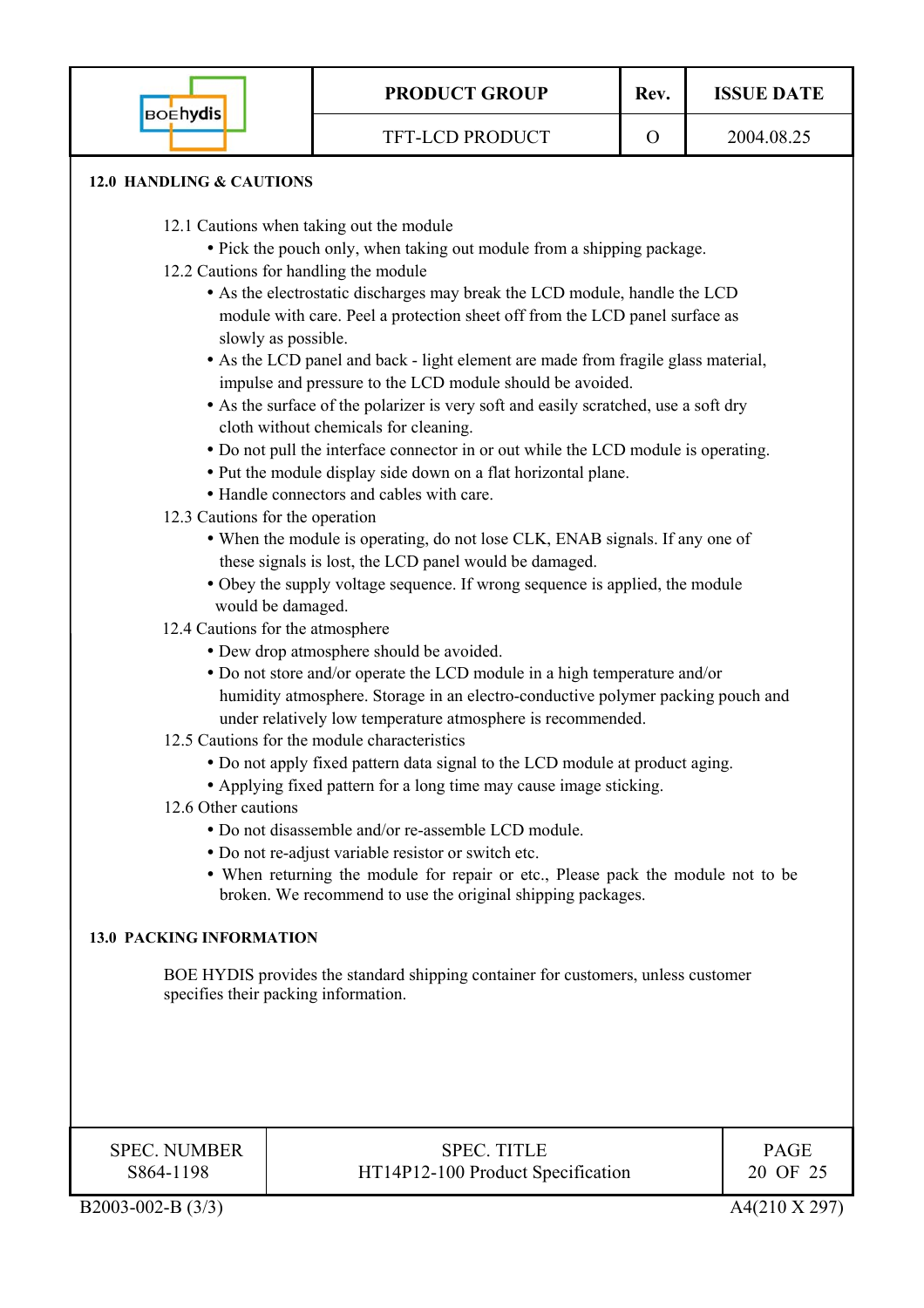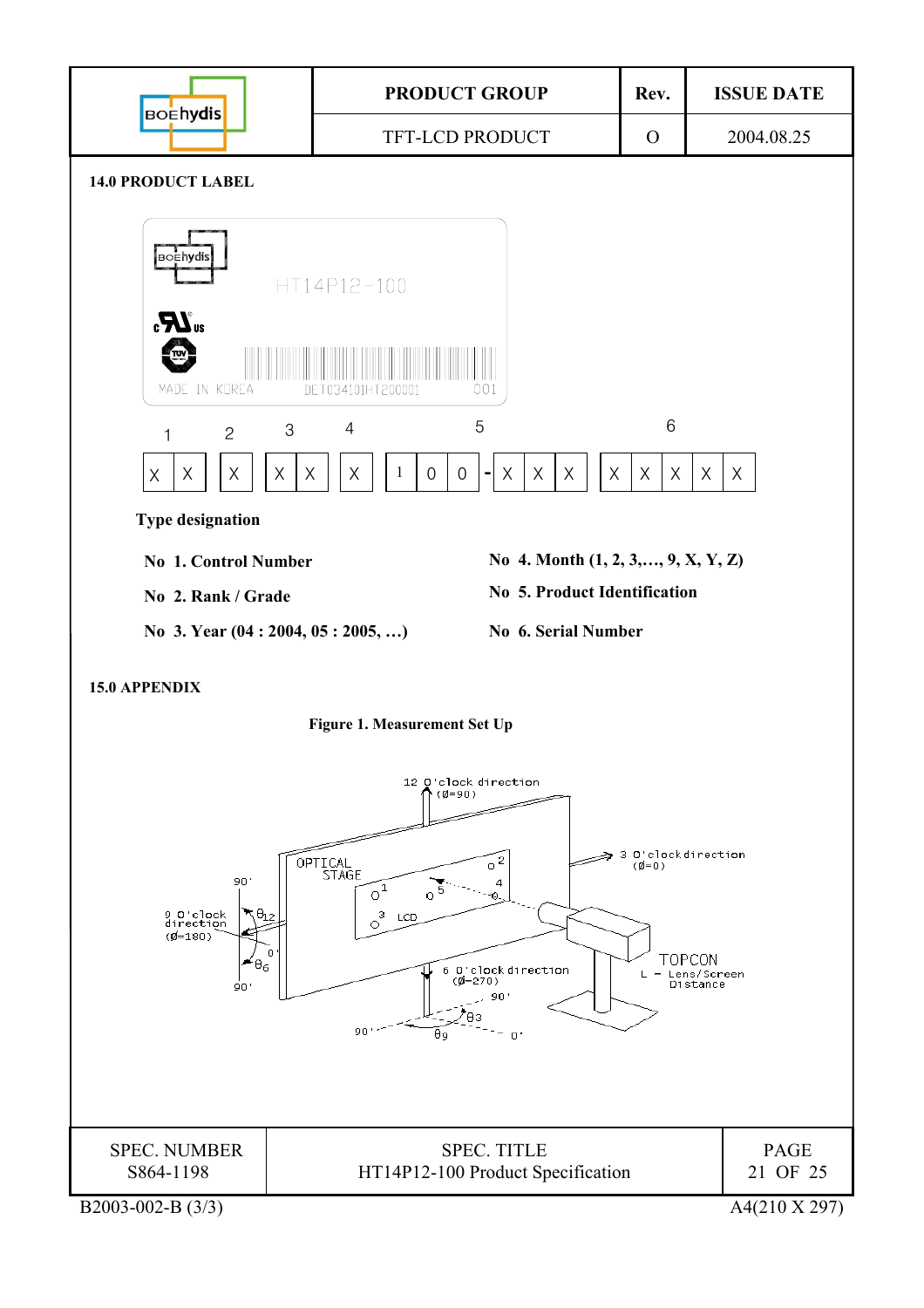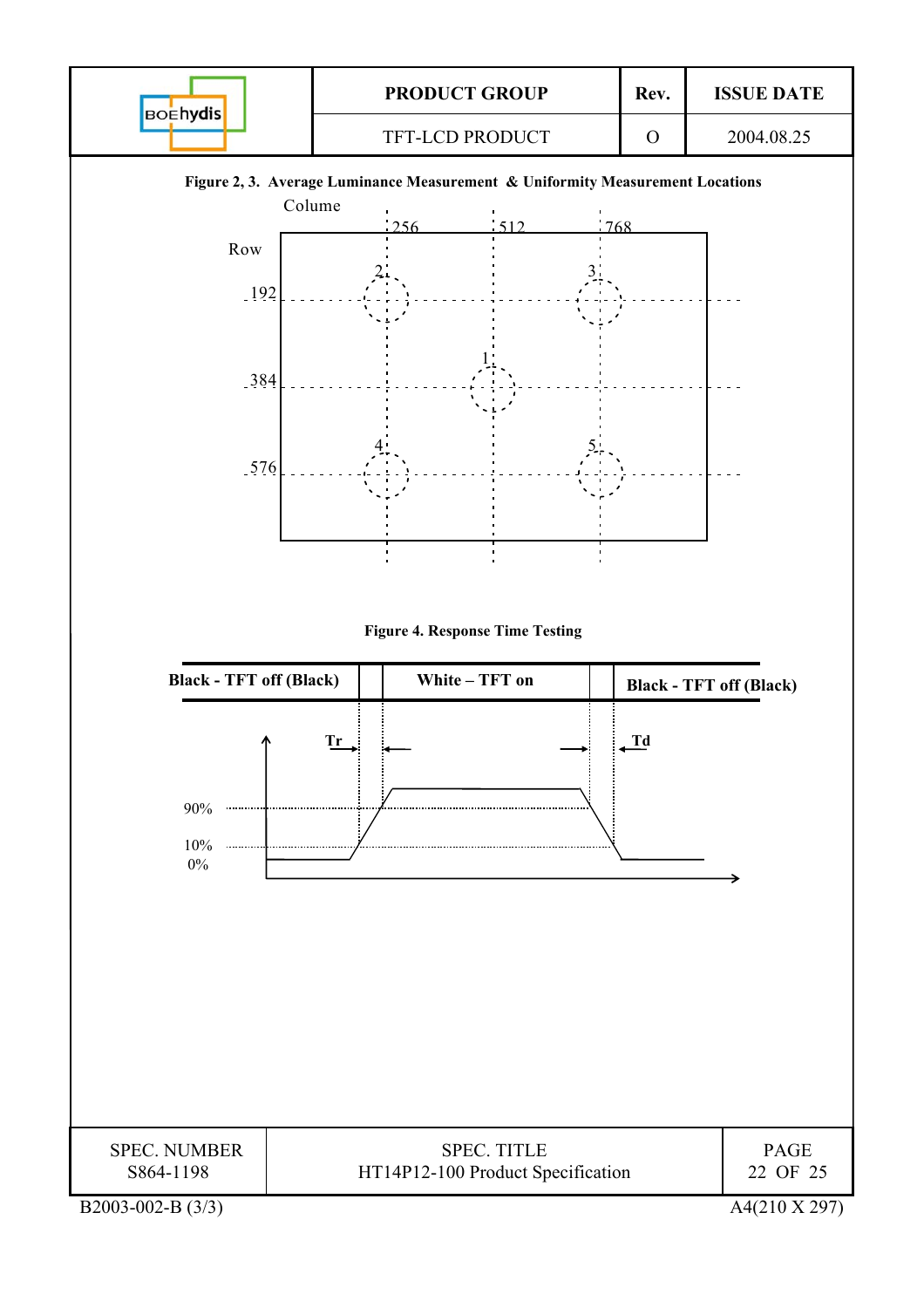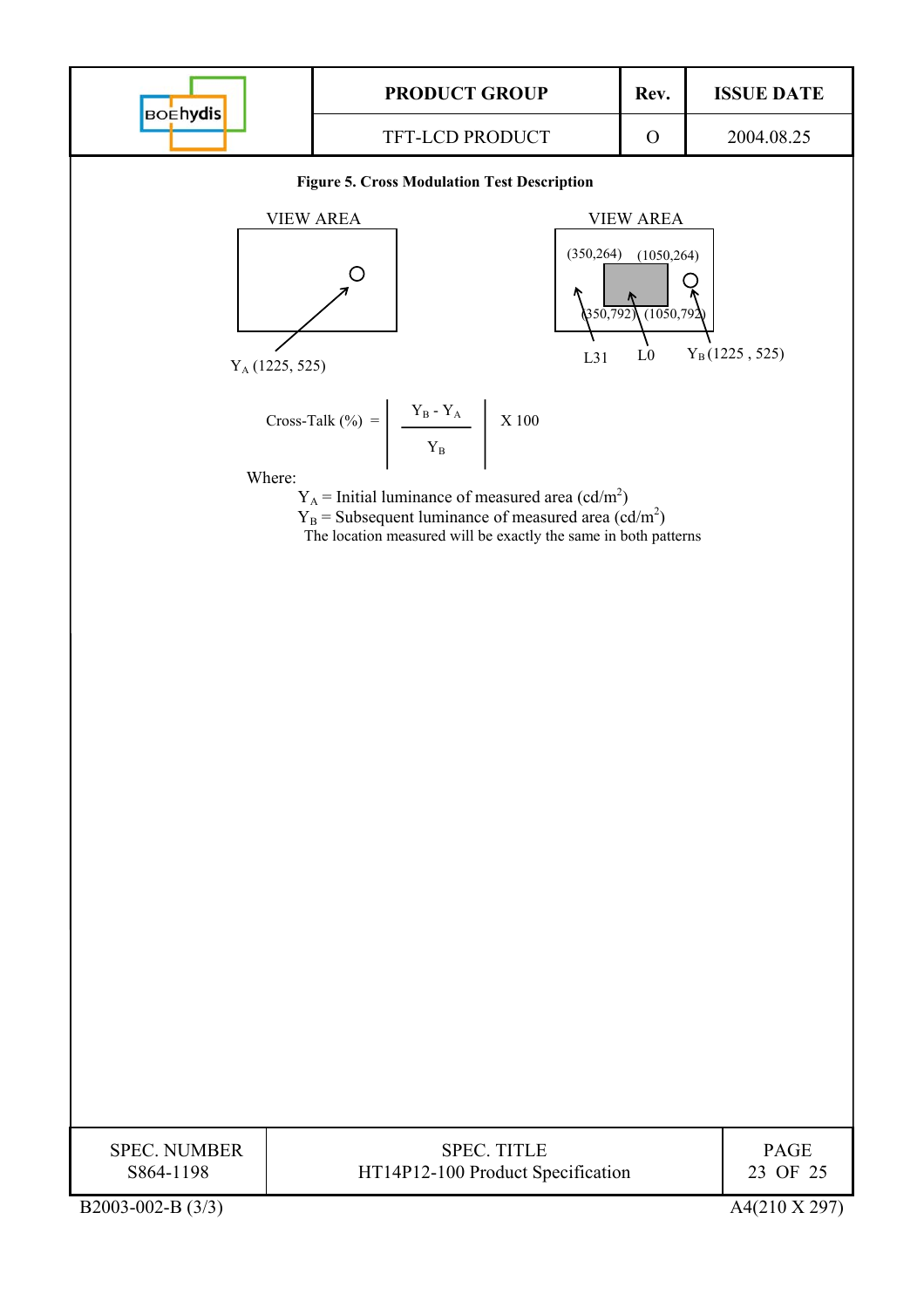